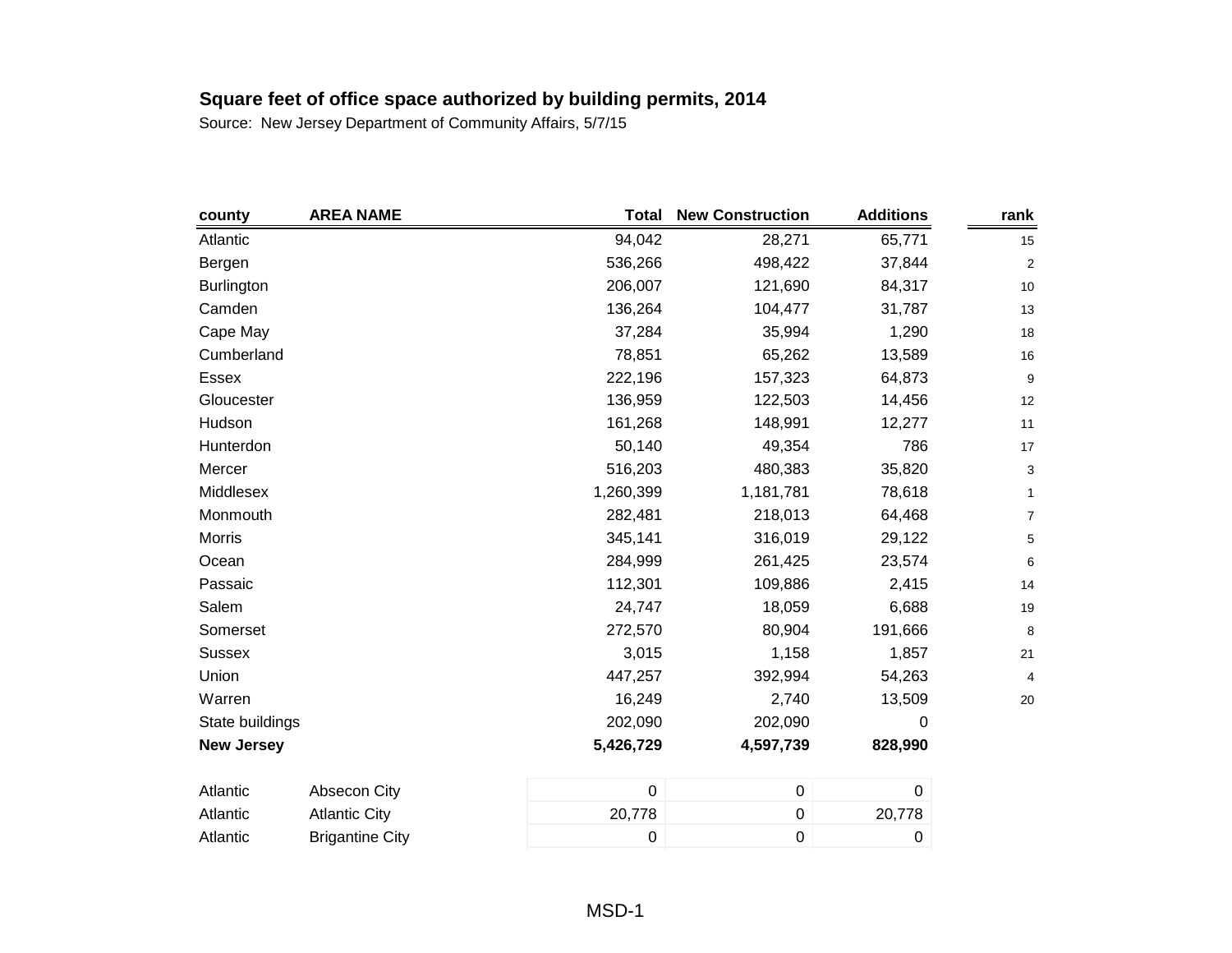| county   | <b>AREA NAME</b>            | <b>Total</b>   | <b>New Construction</b> | <b>Additions</b> | rank |
|----------|-----------------------------|----------------|-------------------------|------------------|------|
| Atlantic | Buena Borough               | $\mathbf 0$    | 0                       | 0                |      |
| Atlantic | <b>Buena Vista Township</b> | $\mathbf 0$    | $\mathbf 0$             | 0                |      |
| Atlantic | Corbin City                 | $\mathbf 0$    | 0                       | 0                |      |
| Atlantic | Egg Harbor City             | $\mathbf 0$    | 0                       | 0                |      |
| Atlantic | Egg Harbor Township         | 11,081         | 8,567                   | 2,514            |      |
| Atlantic | <b>Estell Manor City</b>    | 0              | 0                       | 0                |      |
| Atlantic | Folsom Borough              | 37,827         | $\mathbf 0$             | 37,827           |      |
| Atlantic | Galloway Township           | 20,863         | 18,855                  | 2,008            |      |
| Atlantic | <b>Hamilton Township</b>    | 0              | 0                       | 0                |      |
| Atlantic | <b>Hammonton Town</b>       | 1,820          | $\pmb{0}$               | 1,820            |      |
| Atlantic | Linwood City                | $\mathbf 0$    | 0                       | 0                |      |
| Atlantic | Longport Borough            | $\pmb{0}$      | $\pmb{0}$               | 0                |      |
| Atlantic | Margate City                | 849            | 849                     | 0                |      |
| Atlantic | Mullica Township            | $\mathbf 0$    | 0                       | 0                |      |
| Atlantic | Northfield City             | $\mathbf 0$    | $\pmb{0}$               | 0                |      |
| Atlantic | Pleasantville City          | $\mathbf 0$    | 0                       | 0                |      |
| Atlantic | Port Republic City          | $\mathbf 0$    | $\pmb{0}$               | 0                |      |
| Atlantic | Somers Point City           | 823            | $\pmb{0}$               | 823              |      |
| Atlantic | <b>Ventnor City</b>         | 0              | 0                       | 0                |      |
| Atlantic | <b>Weymouth Township</b>    | 1              | 0                       | 1                |      |
| Bergen   | Allendale Borough           | $\overline{0}$ | 0                       | 0                |      |
| Bergen   | Alpine Borough              | 16,050         | 16,050                  | 0                |      |
| Bergen   | Bergenfield Borough         | 0              | 0                       | 0                |      |
| Bergen   | Bogota Borough              | 1,960          | 1,960                   | 0                |      |
| Bergen   | Carlstadt Borough           | $\mathbf 0$    | 0                       | 0                |      |
| Bergen   | Cliffside Park Borough      | $\pmb{0}$      | $\pmb{0}$               | 0                |      |
| Bergen   | Closter Borough             | $\mathbf 0$    | 0                       | 0                |      |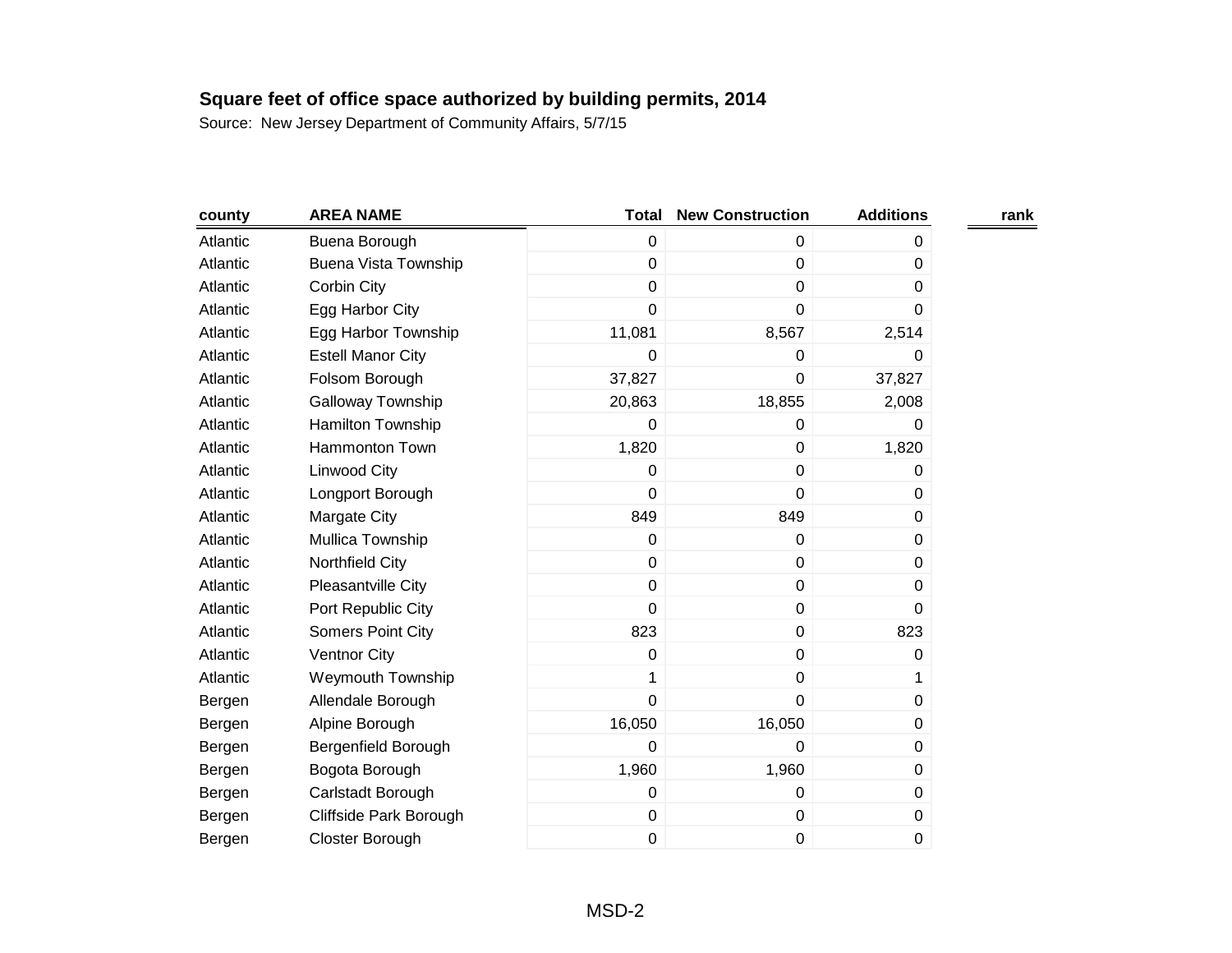| county | <b>AREA NAME</b>          | <b>Total</b> | <b>New Construction</b> | <b>Additions</b> | rank |
|--------|---------------------------|--------------|-------------------------|------------------|------|
| Bergen | Cresskill Borough         | $\mathbf 0$  | 0                       | 0                |      |
| Bergen | Demarest Borough          | $\mathbf 0$  | 0                       | 0                |      |
| Bergen | Dumont Borough            | 315          | 315                     | 0                |      |
| Bergen | Elmwood Park Borough      | $\mathbf 0$  | $\mathbf 0$             | 0                |      |
| Bergen | East Rutherford Borough   | 8,992        | 8,992                   | 0                |      |
| Bergen | Edgewater Borough         | $\Omega$     | 0                       | 0                |      |
| Bergen | Emerson Borough           | $\mathbf 0$  | 0                       | 0                |      |
| Bergen | Englewood City            | 1            | 1                       | 0                |      |
| Bergen | Englewood Cliffs Borough  | 7,403        | 0                       | 7,403            |      |
| Bergen | Fair Lawn Borough         | 10,849       | 10,849                  | 0                |      |
| Bergen | Fairview Borough          | 0            | 0                       | 0                |      |
| Bergen | Fort Lee Borough          | $\mathbf 0$  | 0                       | 0                |      |
| Bergen | Franklin Lakes Borough    | $\mathbf 0$  | 0                       | 0                |      |
| Bergen | <b>Garfield City</b>      | 3,500        | 3,500                   | 0                |      |
| Bergen | Glen Rock Borough         | $\mathbf 0$  | 0                       | 0                |      |
| Bergen | Hackensack City           | 138,777      | 134,817                 | 3,960            |      |
| Bergen | Harrington Park Borough   | $\pmb{0}$    | 0                       | 0                |      |
| Bergen | Hasbrouck Heights Borough | $\mathbf 0$  | 0                       | 0                |      |
| Bergen | Haworth Borough           | $\mathbf 0$  | 0                       | 0                |      |
| Bergen | Hillsdale Borough         | $\mathbf 0$  | $\pmb{0}$               | 0                |      |
| Bergen | Ho-Ho-Kus Borough         | $\mathbf 0$  | $\pmb{0}$               | 0                |      |
| Bergen | Leonia Borough            | $\mathbf 0$  | $\pmb{0}$               | 0                |      |
| Bergen | Little Ferry Borough      | $\mathbf 0$  | $\pmb{0}$               | 0                |      |
| Bergen | Lodi Borough              | 240          | 0                       | 240              |      |
| Bergen | Lyndhurst Township        | 0            | $\pmb{0}$               | 0                |      |
| Bergen | Mahwah Township           | 10,100       | $\pmb{0}$               | 10,100           |      |
| Bergen | Maywood Borough           | 34           | 1                       | 33               |      |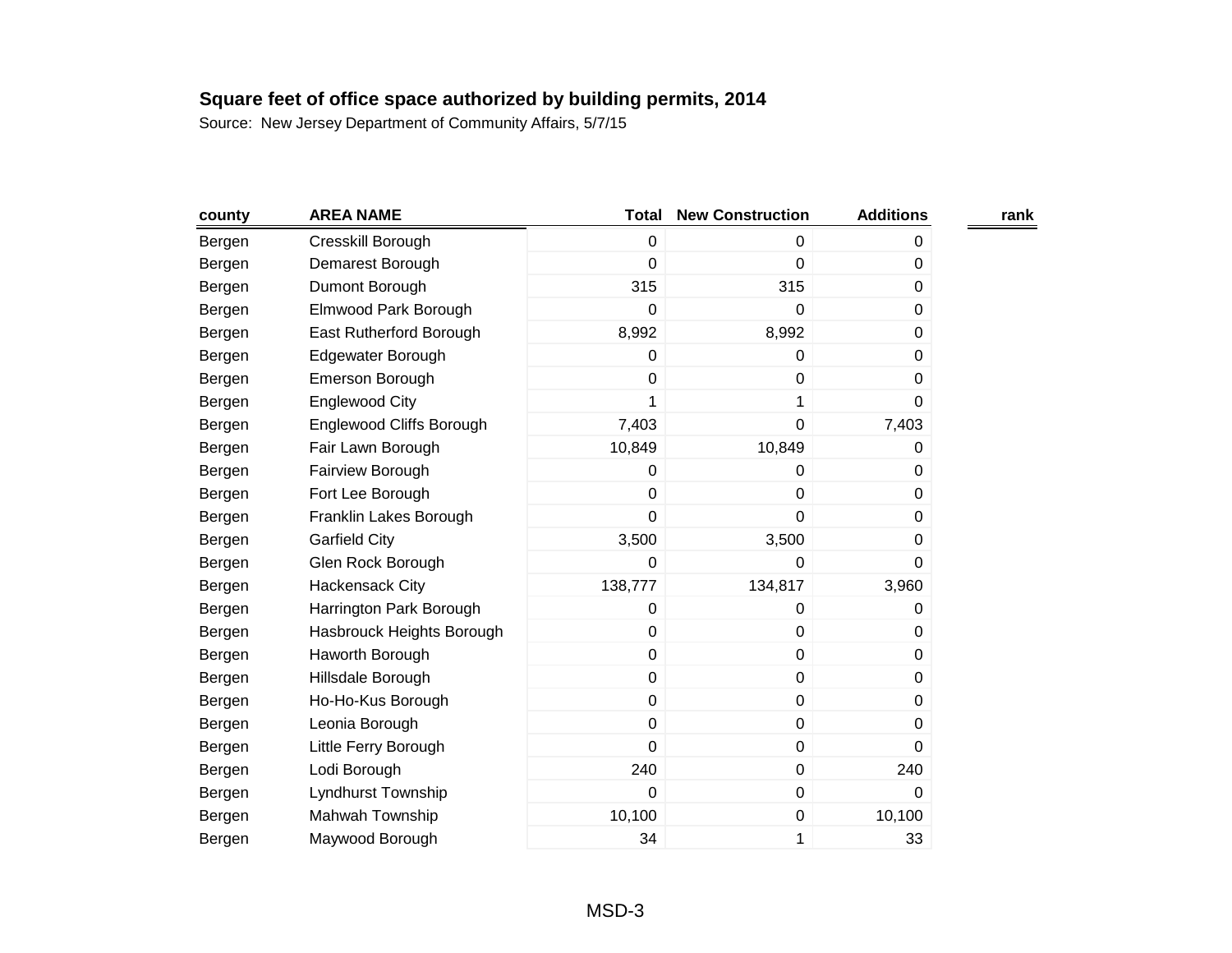| county | <b>AREA NAME</b>           | Total       | <b>New Construction</b> | <b>Additions</b> | rank |
|--------|----------------------------|-------------|-------------------------|------------------|------|
| Bergen | Midland Park Borough       | 13,972      | 13,972                  | 0                |      |
| Bergen | Montvale Borough           | 529         | 0                       | 529              |      |
| Bergen | Moonachie Borough          | $\mathbf 0$ | $\boldsymbol{0}$        | 0                |      |
| Bergen | New Milford Borough        | $\mathbf 0$ | $\pmb{0}$               | 0                |      |
| Bergen | North Arlington Borough    | $\mathbf 0$ | $\mathbf 0$             | 0                |      |
| Bergen | Northvale Borough          | $\mathbf 0$ | $\boldsymbol{0}$        | 0                |      |
| Bergen | Norwood Borough            | $\pmb{0}$   | 0                       | 0                |      |
| Bergen | Oakland Borough            | 100         | 100                     | 0                |      |
| Bergen | Old Tappan Borough         | $\pmb{0}$   | $\boldsymbol{0}$        | 0                |      |
| Bergen | Oradell Borough            | $\mathbf 0$ | $\boldsymbol{0}$        | 0                |      |
| Bergen | Palisades Park Borough     | 15,575      | 15,575                  | 0                |      |
| Bergen | Paramus Borough            | 198,021     | 190,525                 | 7,496            |      |
| Bergen | Park Ridge Borough         | $\mathbf 0$ | 0                       | 0                |      |
| Bergen | Ramsey Borough             | 1,190       | $\pmb{0}$               | 1,190            |      |
| Bergen | Ridgefield Borough         | $\pmb{0}$   | $\pmb{0}$               | 0                |      |
| Bergen | Ridgefield Park Village    | $\mathbf 0$ | 0                       | 0                |      |
| Bergen | Ridgewood Village          | 16,448      | 15,388                  | 1,060            |      |
| Bergen | River Edge Borough         | $\pmb{0}$   | $\pmb{0}$               | 0                |      |
| Bergen | <b>River Vale Township</b> | $\pmb{0}$   | $\boldsymbol{0}$        | 0                |      |
| Bergen | Rochelle Park Township     | $\mathbf 0$ | $\pmb{0}$               | $\mathbf 0$      |      |
| Bergen | Rockleigh Borough          | 1,681       | $\pmb{0}$               | 1,681            |      |
| Bergen | Rutherford Borough         | 2,388       | 1,463                   | 925              |      |
| Bergen | Saddle Brook Township      | $\mathbf 0$ | $\pmb{0}$               | 0                |      |
| Bergen | Saddle River Borough       | $\mathbf 0$ | $\pmb{0}$               | 0                |      |
| Bergen | South Hackensack Twp       | $\mathbf 0$ | $\pmb{0}$               | 0                |      |
| Bergen | <b>Teaneck Township</b>    | 180         | $\pmb{0}$               | 180              |      |
| Bergen | <b>Tenafly Borough</b>     | 2,135       | 0                       | 2,135            |      |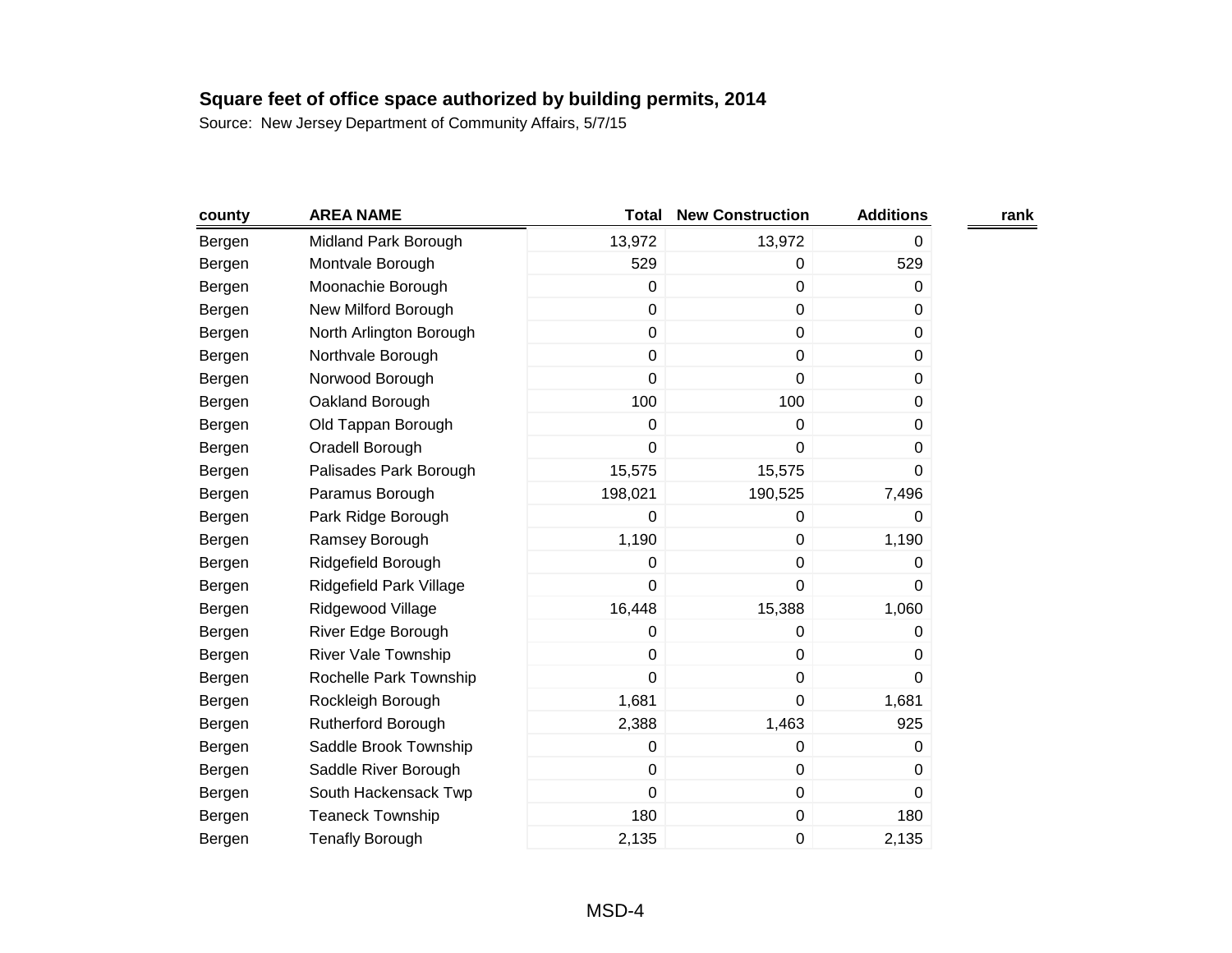| county            | <b>AREA NAME</b>               | <b>Total</b>   | <b>New Construction</b> | <b>Additions</b> | rank |
|-------------------|--------------------------------|----------------|-------------------------|------------------|------|
| Bergen            | Teterboro Borough              | $\mathbf 0$    | 0                       | 0                |      |
| Bergen            | Upper Saddle River Borough     | 0              | 0                       | 0                |      |
| Bergen            | Waldwick Borough               | 4,220          | 3,308                   | 912              |      |
| Bergen            | Wallington Borough             | 78,726         | 78,726                  | 0                |      |
| Bergen            | Washington Township            | 0              | 0                       | 0                |      |
| Bergen            | Westwood Borough               | $\mathbf 0$    | $\mathbf 0$             | 0                |      |
| Bergen            | Woodcliff Lake Borough         | $\pmb{0}$      | $\pmb{0}$               | 0                |      |
| Bergen            | Wood-Ridge Borough             | $\overline{0}$ | $\mathbf 0$             | 0                |      |
| Bergen            | <b>Wyckoff Township</b>        | 2,880          | 2,880                   | 0                |      |
| <b>Burlington</b> | <b>Bass River Township</b>     | 53,151         | 0                       | 53,151           |      |
| Burlington        | <b>Beverly City</b>            | 0              | $\mathbf 0$             | 0                |      |
| <b>Burlington</b> | <b>Bordentown City</b>         | $\mathbf 0$    | $\mathbf 0$             | 0                |      |
| <b>Burlington</b> | <b>Bordentown Township</b>     | 29,902         | 29,902                  | 0                |      |
| <b>Burlington</b> | <b>Burlington City</b>         | 2,100          | $\mathbf 0$             | 2,100            |      |
| <b>Burlington</b> | <b>Burlington Township</b>     | 31,924         | 31,924                  | 0                |      |
| Burlington        | <b>Chesterfield Township</b>   | 0              | 0                       | 0                |      |
| Burlington        | Cinnaminson Township           | 5,990          | $\pmb{0}$               | 5,990            |      |
| <b>Burlington</b> | Delanco Township               | $\mathbf 0$    | $\mathbf 0$             | 0                |      |
| <b>Burlington</b> | Delran Township                | 4,000          | 4,000                   | 0                |      |
| <b>Burlington</b> | Eastampton Township            | $\mathbf 0$    | $\mathbf 0$             | 0                |      |
| <b>Burlington</b> | <b>Edgewater Park Township</b> | 887            | $\mathbf 0$             | 887              |      |
| <b>Burlington</b> | Evesham Township               | 0              | $\boldsymbol{0}$        | 0                |      |
| <b>Burlington</b> | Fieldsboro Borough             | $\pmb{0}$      | $\pmb{0}$               | 0                |      |
| <b>Burlington</b> | Florence Township              | $\pmb{0}$      | $\pmb{0}$               | 0                |      |
| Burlington        | Hainesport Township            | $\mathbf 0$    | $\mathbf 0$             | 0                |      |
| <b>Burlington</b> | <b>Lumberton Township</b>      | 33,191         | 32,867                  | 324              |      |
| Burlington        | Mansfield Township             | 0              | 0                       | 0                |      |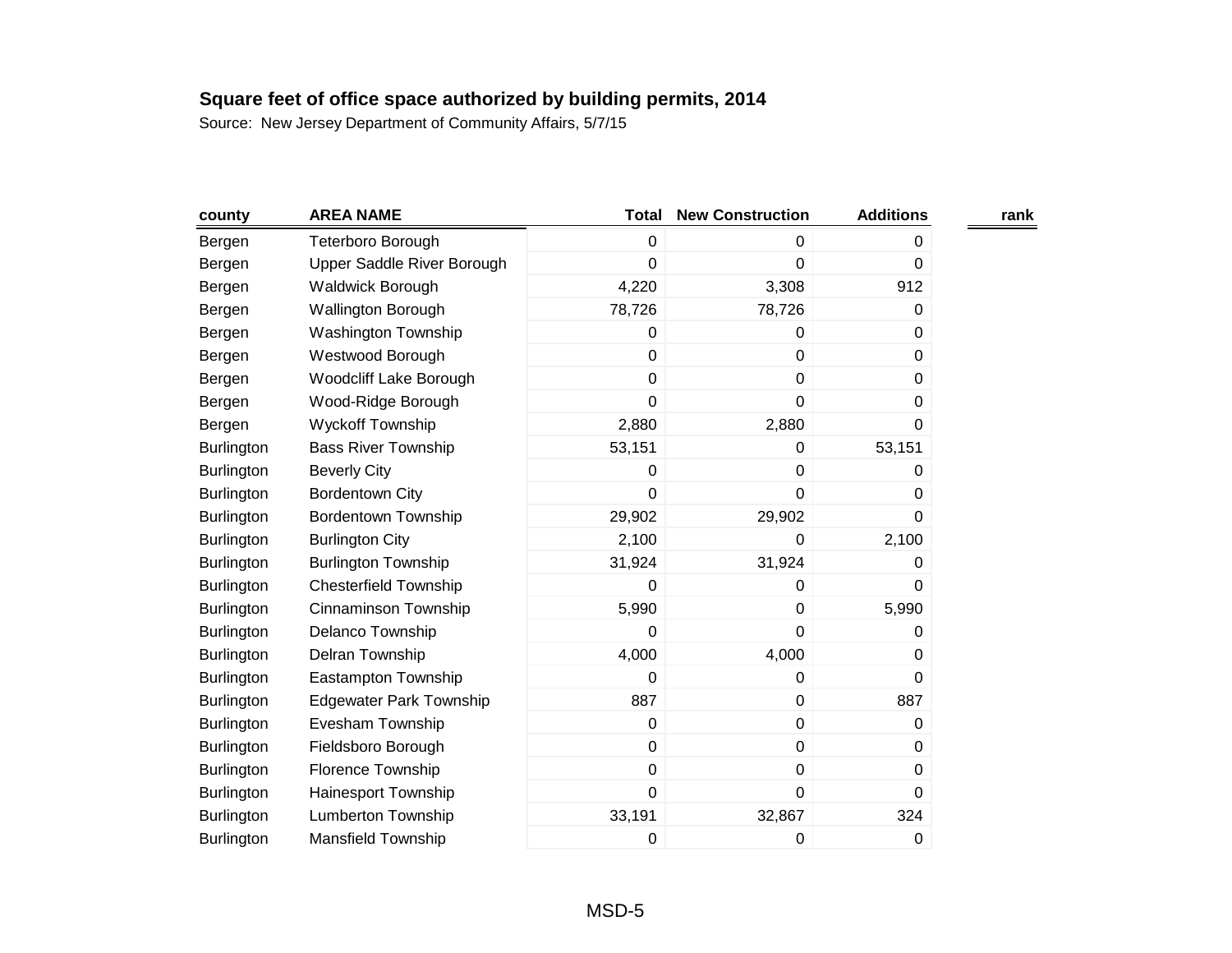| county            | <b>AREA NAME</b>           | Total          | <b>New Construction</b> | <b>Additions</b> | rank |
|-------------------|----------------------------|----------------|-------------------------|------------------|------|
| <b>Burlington</b> | Maple Shade Township       | 9,442          | 5,557                   | 3,885            |      |
| Burlington        | <b>Medford Township</b>    | 217            | 0                       | 217              |      |
| Burlington        | Medford Lakes Borough      | 0              | 0                       | 0                |      |
| Burlington        | Moorestown Township        | 12,403         | $\pmb{0}$               | 12,403           |      |
| <b>Burlington</b> | Mount Holly Township       | 5,360          | $\mathbf 0$             | 5,360            |      |
| Burlington        | Mount Laurel Township      | 1,350          | 1,350                   | 0                |      |
| Burlington        | New Hanover Township       | 0              | 0                       | 0                |      |
| <b>Burlington</b> | North Hanover Township     | 3,000          | 3,000                   | 0                |      |
| <b>Burlington</b> | Palmyra Borough            | 1,536          | 1,536                   | 0                |      |
| Burlington        | Pemberton Borough          | 0              | 0                       | 0                |      |
| <b>Burlington</b> | Pemberton Township         | 8,000          | 8,000                   | 0                |      |
| <b>Burlington</b> | <b>Riverside Township</b>  | 0              | 0                       | 0                |      |
| Burlington        | Riverton Borough           | 0              | 0                       | 0                |      |
| <b>Burlington</b> | Shamong Township           | 0              | $\pmb{0}$               | 0                |      |
| <b>Burlington</b> | Southampton Township       | 2,500          | 2,500                   | 0                |      |
| <b>Burlington</b> | Springfield Township       | 0              | 0                       | 0                |      |
| <b>Burlington</b> | <b>Tabernacle Township</b> | 0              | $\pmb{0}$               | 0                |      |
| <b>Burlington</b> | Washington Township        | $\overline{2}$ | $\overline{2}$          | 0                |      |
| <b>Burlington</b> | Westampton Township        | 0              | $\pmb{0}$               | 0                |      |
| Burlington        | Willingboro Township       | 0              | $\pmb{0}$               | 0                |      |
| <b>Burlington</b> | <b>Woodland Township</b>   | 0              | $\mathbf 0$             | 0                |      |
| <b>Burlington</b> | Wrightstown Borough        | 1,052          | 1,052                   | 0                |      |
| Camden            | Audubon Borough            | 0              | 0                       | 0                |      |
| Camden            | Audubon Park Borough       | 0              | 0                       | 0                |      |
| Camden            | Barrington Borough         | 448            | 448                     | 0                |      |
| Camden            | <b>Bellmawr Borough</b>    | 5,557          | 5,557                   | 0                |      |
| Camden            | Berlin Borough             | 19,360         | 0                       | 19,360           |      |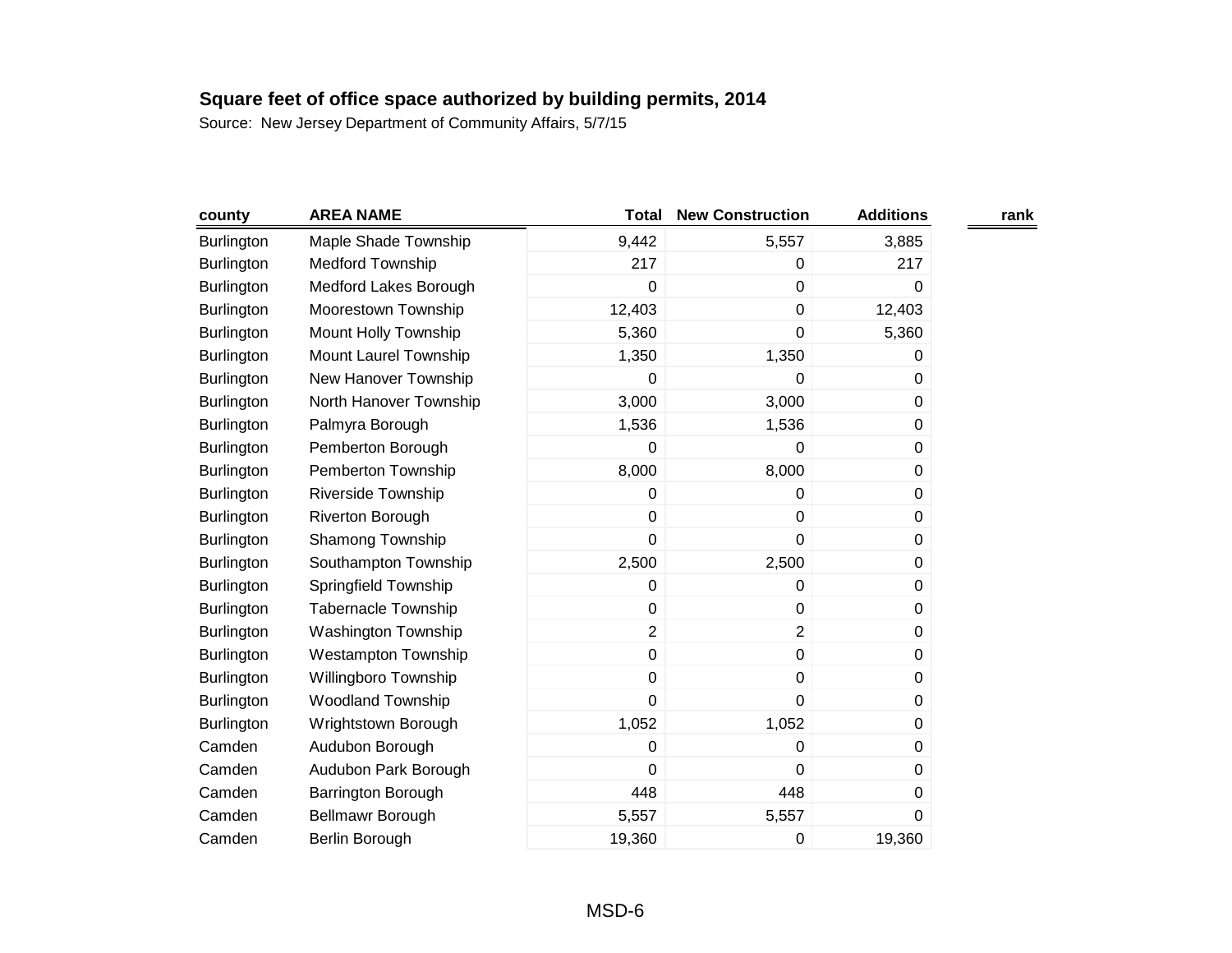| county | <b>AREA NAME</b>            | <b>Total</b> | <b>New Construction</b> | <b>Additions</b> | rank |
|--------|-----------------------------|--------------|-------------------------|------------------|------|
| Camden | <b>Berlin Township</b>      | 3,672        | 3,672                   | 0                |      |
| Camden | Brooklawn Borough           | $\pmb{0}$    | 0                       | 0                |      |
| Camden | Camden City                 | $\mathbf 0$  | $\mathbf 0$             | $\Omega$         |      |
| Camden | <b>Cherry Hill Township</b> | $\mathbf 0$  | $\mathbf 0$             | 0                |      |
| Camden | <b>Chesilhurst Borough</b>  | $\pmb{0}$    | $\mathbf 0$             | 0                |      |
| Camden | Clementon Borough           | $\mathbf 0$  | $\pmb{0}$               | $\Omega$         |      |
| Camden | Collingswood Borough        | $\mathbf 0$  | $\pmb{0}$               | 0                |      |
| Camden | Gibbsboro Borough           | $\mathbf 0$  | $\mathbf 0$             | 0                |      |
| Camden | <b>Gloucester City</b>      | $\mathbf 0$  | 0                       | 0                |      |
| Camden | Gloucester Township         | 11,329       | 6,009                   | 5,320            |      |
| Camden | Haddon Township             | 0            | 0                       | 0                |      |
| Camden | Haddonfield Borough         | 1,482        | $\pmb{0}$               | 1,482            |      |
| Camden | Haddon Heights Borough      | 0            | $\mathbf 0$             | 0                |      |
| Camden | Hi-nella Borough            | $\mathbf 0$  | $\mathbf 0$             | 0                |      |
| Camden | Laurel Springs Borough      | $\mathbf 0$  | $\pmb{0}$               | $\Omega$         |      |
| Camden | Lawnside Borough            | $\mathbf 0$  | $\mathbf 0$             | 0                |      |
| Camden | Lindenwold Borough          | $\mathbf 0$  | $\mathbf 0$             | 0                |      |
| Camden | Magnolia Borough            | 2,727        | 1,421                   | 1,306            |      |
| Camden | Merchantville Borough       | 0            | 0                       | 0                |      |
| Camden | Mount Ephraim Borough       | 6,475        | 6,475                   | 0                |      |
| Camden | Oaklyn Borough              | $\mathbf 0$  | 0                       | 0                |      |
| Camden | Pennsauken Township         | 11,200       | 11,200                  | 0                |      |
| Camden | Pine Hill Borough           | 0            | 0                       | 0                |      |
| Camden | Pine Valley Borough         | $\mathbf 0$  | $\mathbf 0$             | 0                |      |
| Camden | Runnemede Borough           | $\mathbf 0$  | $\mathbf 0$             | 0                |      |
| Camden | Somerdale Borough           | 10,884       | 10,884                  | 0                |      |
| Camden | <b>Stratford Borough</b>    | 8,320        | 8,320                   | 0                |      |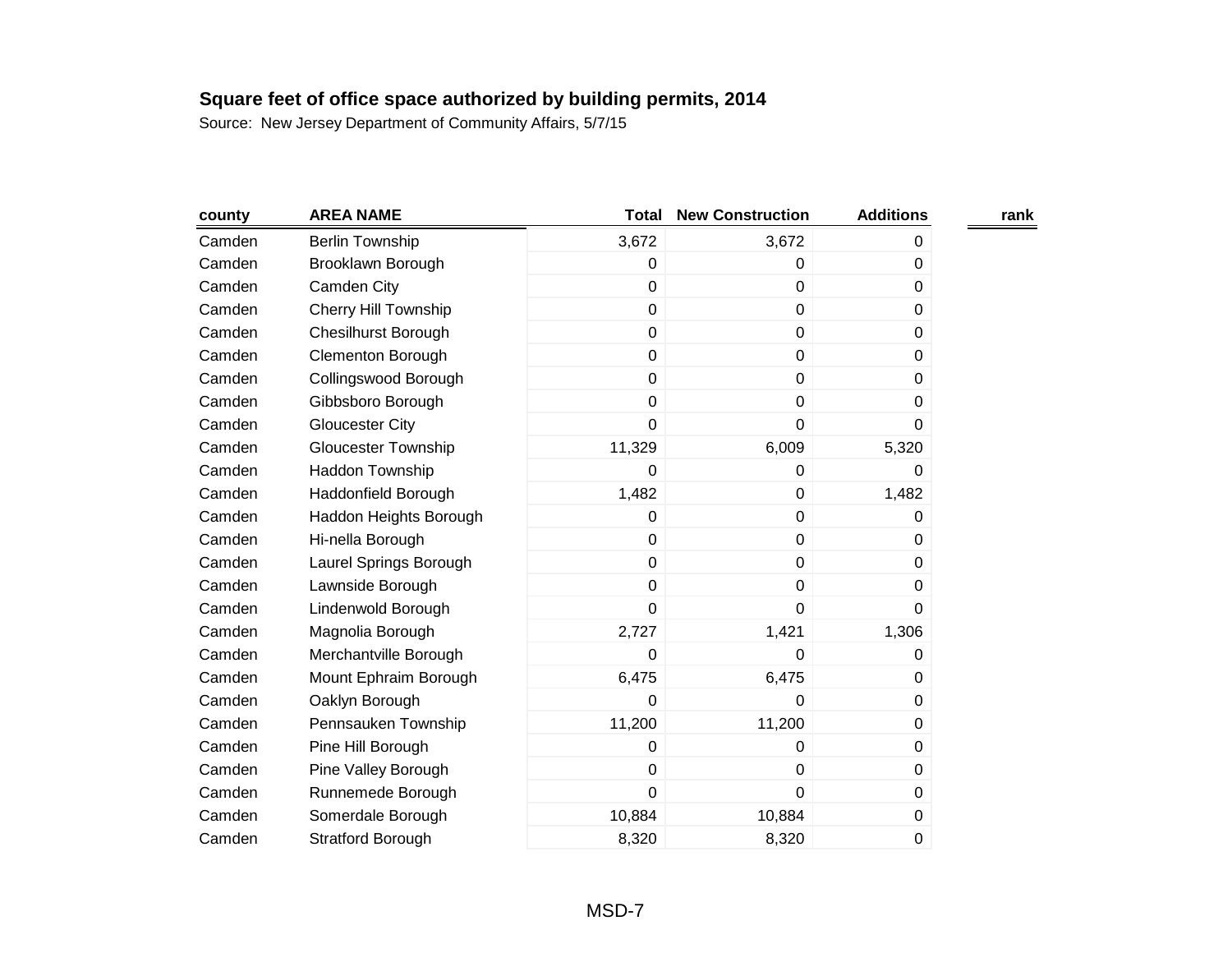| county     | <b>AREA NAME</b>           | <b>Total</b> | <b>New Construction</b> | <b>Additions</b> | rank |
|------------|----------------------------|--------------|-------------------------|------------------|------|
| Camden     | Tavistock Borough          | 0            | 0                       | 0                |      |
| Camden     | Voorhees Township          | 28,085       | 28,085                  | 0                |      |
| Camden     | <b>Waterford Township</b>  | 0            | 0                       | 0                |      |
| Camden     | <b>Winslow Township</b>    | 25,162       | 20,843                  | 4,319            |      |
| Camden     | Woodlynne Borough          | 1,563        | 1,563                   | 0                |      |
| Cape May   | Avalon Borough             | 0            | 0                       | 0                |      |
| Cape May   | Cape May City              | 800          | 800                     | 0                |      |
| Cape May   | Cape May Point Borough     | 0            | $\mathbf 0$             | 0                |      |
| Cape May   | Dennis Township            | 0            | 0                       | 0                |      |
| Cape May   | Lower Township             | 0            | $\mathbf 0$             | 0                |      |
| Cape May   | Middle Township            | 5,117        | 3,840                   | 1,277            |      |
| Cape May   | North Wildwood City        | 0            | 0                       | 0                |      |
| Cape May   | Ocean City                 | 341          | 341                     | 0                |      |
| Cape May   | Sea Isle City              | 31,013       | 31,013                  | 0                |      |
| Cape May   | Stone Harbor Borough       | 13           | 0                       | 13               |      |
| Cape May   | <b>Upper Township</b>      | 0            | $\pmb{0}$               | 0                |      |
| Cape May   | West Cape May Borough      | 0            | $\pmb{0}$               | 0                |      |
| Cape May   | West Wildwood Borough      | 0            | $\pmb{0}$               | 0                |      |
| Cape May   | <b>Wildwood City</b>       | 0            | $\pmb{0}$               | 0                |      |
| Cape May   | Wildwood Crest Borough     | 0            | $\pmb{0}$               | 0                |      |
| Cape May   | Woodbine Borough           | 0            | $\pmb{0}$               | 0                |      |
| Cumberland | <b>Bridgeton City</b>      | 5,039        | 5,039                   | 0                |      |
| Cumberland | <b>Commercial Township</b> | 0            | $\pmb{0}$               | 0                |      |
| Cumberland | <b>Deerfield Township</b>  | 0            | $\pmb{0}$               | 0                |      |
| Cumberland | Downe Township             | 0            | $\pmb{0}$               | 0                |      |
| Cumberland | <b>Fairfield Township</b>  | 0            | $\pmb{0}$               | 0                |      |
| Cumberland | <b>Greenwich Township</b>  | 0            | 0                       | 0                |      |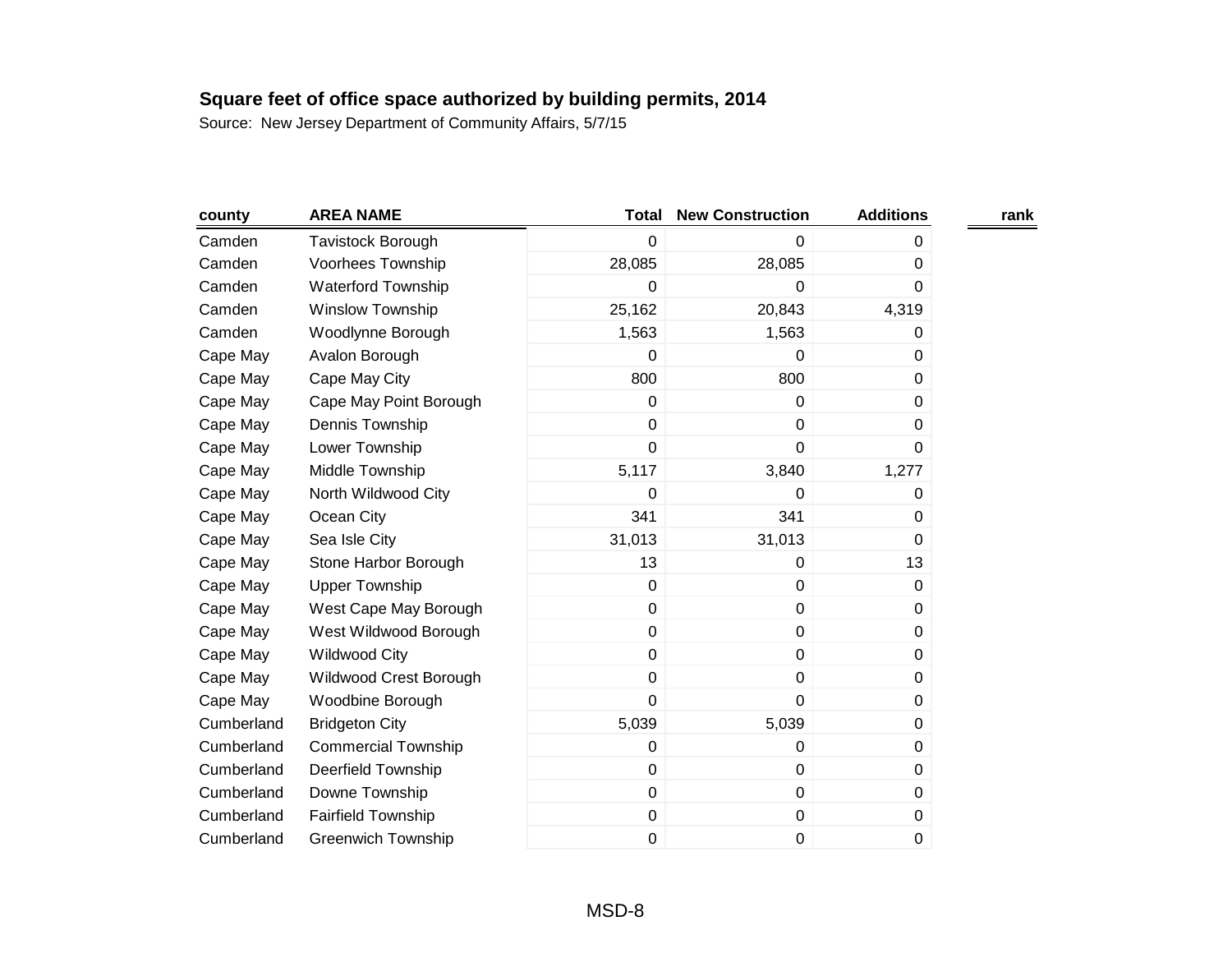| county       | <b>AREA NAME</b>                | <b>Total</b>   | <b>New Construction</b> | <b>Additions</b> | rank |
|--------------|---------------------------------|----------------|-------------------------|------------------|------|
| Cumberland   | <b>Hopewell Township</b>        | 1,792          | 1,792                   | 0                |      |
| Cumberland   | Lawrence Township               | 0              | 0                       | $\Omega$         |      |
| Cumberland   | Maurice River Township          | 0              | 0                       | 0                |      |
| Cumberland   | Millville City                  | 23,887         | 10,480                  | 13,407           |      |
| Cumberland   | Shiloh Borough                  | 0              | 0                       | 0                |      |
| Cumberland   | <b>Stow Creek Township</b>      | 0              | 0                       | 0                |      |
| Cumberland   | <b>Upper Deerfield Township</b> | 0              | $\pmb{0}$               | 0                |      |
| Cumberland   | <b>Vineland City</b>            | 48,133         | 47,951                  | 182              |      |
| Essex        | <b>Belleville Township</b>      | 0              | 0                       | 0                |      |
| Essex        | <b>Bloomfield Township</b>      | 9,713          | 9,713                   | 0                |      |
| Essex        | Caldwell Borough                | 0              | $\mathbf 0$             | 0                |      |
| Essex        | Cedar Grove Township            | 0              | $\mathbf 0$             | 0                |      |
| Essex        | East Orange City                | 0              | $\pmb{0}$               | 0                |      |
| Essex        | Essex Fells Borough             | 0              | $\mathbf 0$             | 0                |      |
| <b>Essex</b> | <b>Fairfield Township</b>       | 44,924         | 41,450                  | 3,474            |      |
| Essex        | Glen Ridge Borough              | 0              | 0                       | 0                |      |
| <b>Essex</b> | Irvington Township              | $\overline{0}$ | $\pmb{0}$               | 0                |      |
| Essex        | Livingston Township             | 52,000         | $\mathbf 0$             | 52,000           |      |
| Essex        | Maplewood Township              | 0              | 0                       | 0                |      |
| Essex        | Millburn Township               | 0              | $\pmb{0}$               | 0                |      |
| Essex        | Montclair Township              | 6,799          | $\mathbf 0$             | 6,799            |      |
| <b>Essex</b> | <b>Newark City</b>              | 71,240         | 68,640                  | 2,600            |      |
| Essex        | North Caldwell Borough          | 0              | 0                       | 0                |      |
| Essex        | Nutley Township                 | 5,003          | 5,003                   | 0                |      |
| Essex        | City of Orange Township         | 7,960          | 7,960                   | 0                |      |
| Essex        | Roseland Borough                | 0              | 0                       | 0                |      |
| Essex        | South Orange Village            | 0              | 0                       | 0                |      |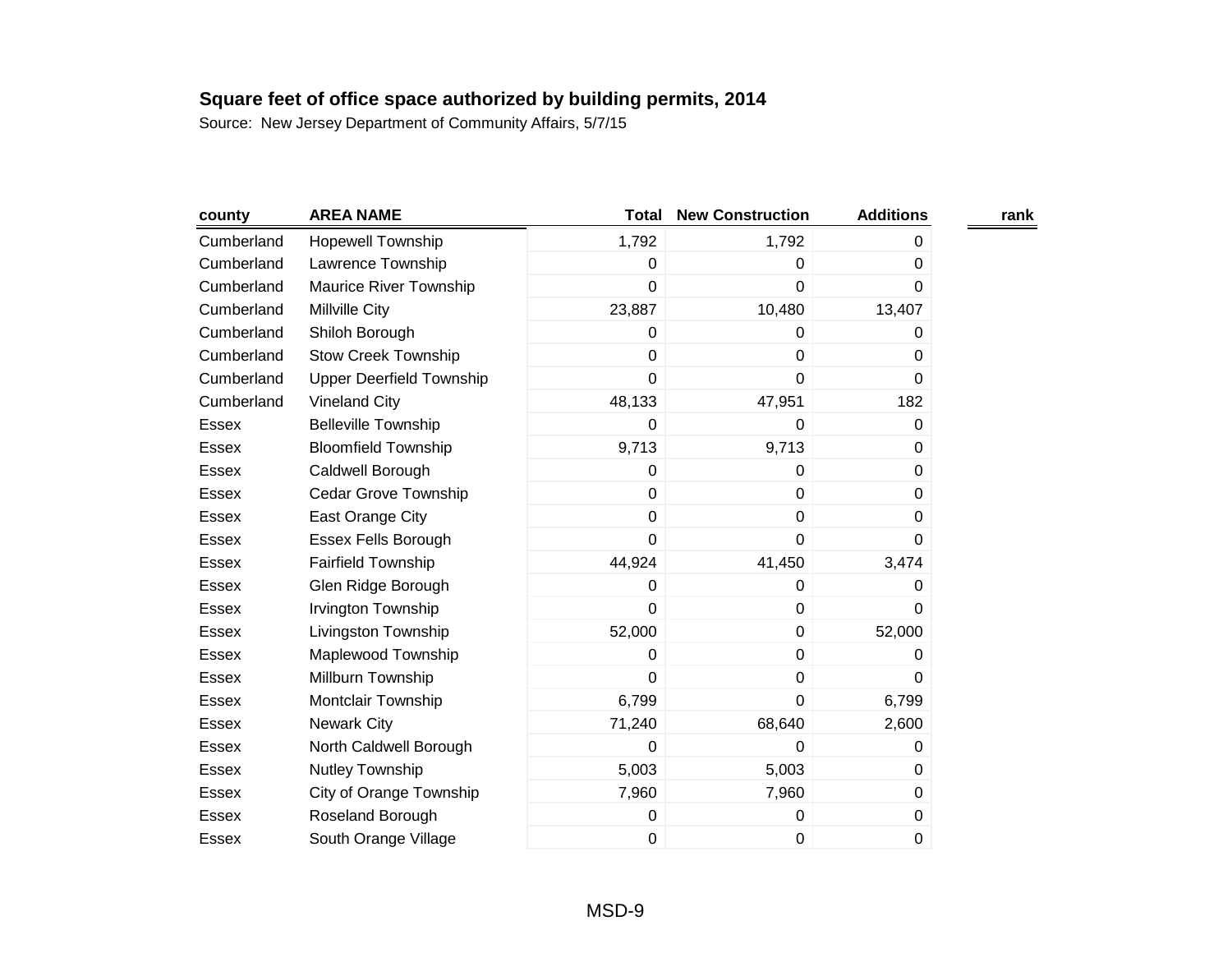| county       | <b>AREA NAME</b>              | Total          | <b>New Construction</b> | <b>Additions</b> | rank |
|--------------|-------------------------------|----------------|-------------------------|------------------|------|
| <b>Essex</b> | Verona Township               | 0              | 0                       | 0                |      |
| <b>Essex</b> | <b>West Caldwell Township</b> | 0              | $\mathbf 0$             | $\Omega$         |      |
| <b>Essex</b> | <b>West Orange Township</b>   | 24,557         | 24,557                  | 0                |      |
| Gloucester   | Clayton Borough               | 16,275         | 16,275                  | 0                |      |
| Gloucester   | Deptford Township             | 61,802         | 56,198                  | 5,604            |      |
| Gloucester   | East Greenwich Township       | 19,076         | 19,076                  | 0                |      |
| Gloucester   | Elk Township                  | 0              | 0                       | 0                |      |
| Gloucester   | Franklin Township             | 0              | $\mathbf 0$             | 0                |      |
| Gloucester   | Glassboro Borough             | $\overline{0}$ | $\mathbf 0$             | $\Omega$         |      |
| Gloucester   | <b>Greenwich Township</b>     | 4,736          | 4,736                   | $\mathbf 0$      |      |
| Gloucester   | Harrison Township             | 9,045          | 8,723                   | 322              |      |
| Gloucester   | Logan Township                | 0              | 0                       | 0                |      |
| Gloucester   | Mantua Township               | 0              | $\mathbf 0$             | $\Omega$         |      |
| Gloucester   | Monroe Township               | 1,727          | 0                       | 1,727            |      |
| Gloucester   | National Park Borough         | 0              | $\pmb{0}$               | $\Omega$         |      |
| Gloucester   | Newfield Borough              | 900            | $\mathbf 0$             | 900              |      |
| Gloucester   | Paulsboro Borough             | 80             | 80                      | 0                |      |
| Gloucester   | Pitman Borough                | 789            | $\mathbf 0$             | 789              |      |
| Gloucester   | South Harrison Township       | 2,100          | $\pmb{0}$               | 2,100            |      |
| Gloucester   | Swedesboro Borough            | 0              | $\mathbf 0$             | $\Omega$         |      |
| Gloucester   | <b>Washington Township</b>    | 13,261         | 10,247                  | 3,014            |      |
| Gloucester   | Wenonah Borough               | 0              | 0                       | 0                |      |
| Gloucester   | West Deptford Township        | 0              | $\mathbf 0$             | 0                |      |
| Gloucester   | Westville Borough             | 0              | $\mathbf 0$             | 0                |      |
| Gloucester   | <b>Woodbury City</b>          | 7,168          | 7,168                   | 0                |      |
| Gloucester   | Woodbury Heights Borough      | 0              | 0                       | 0                |      |
| Gloucester   | <b>Woolwich Township</b>      | 0              | 0                       | 0                |      |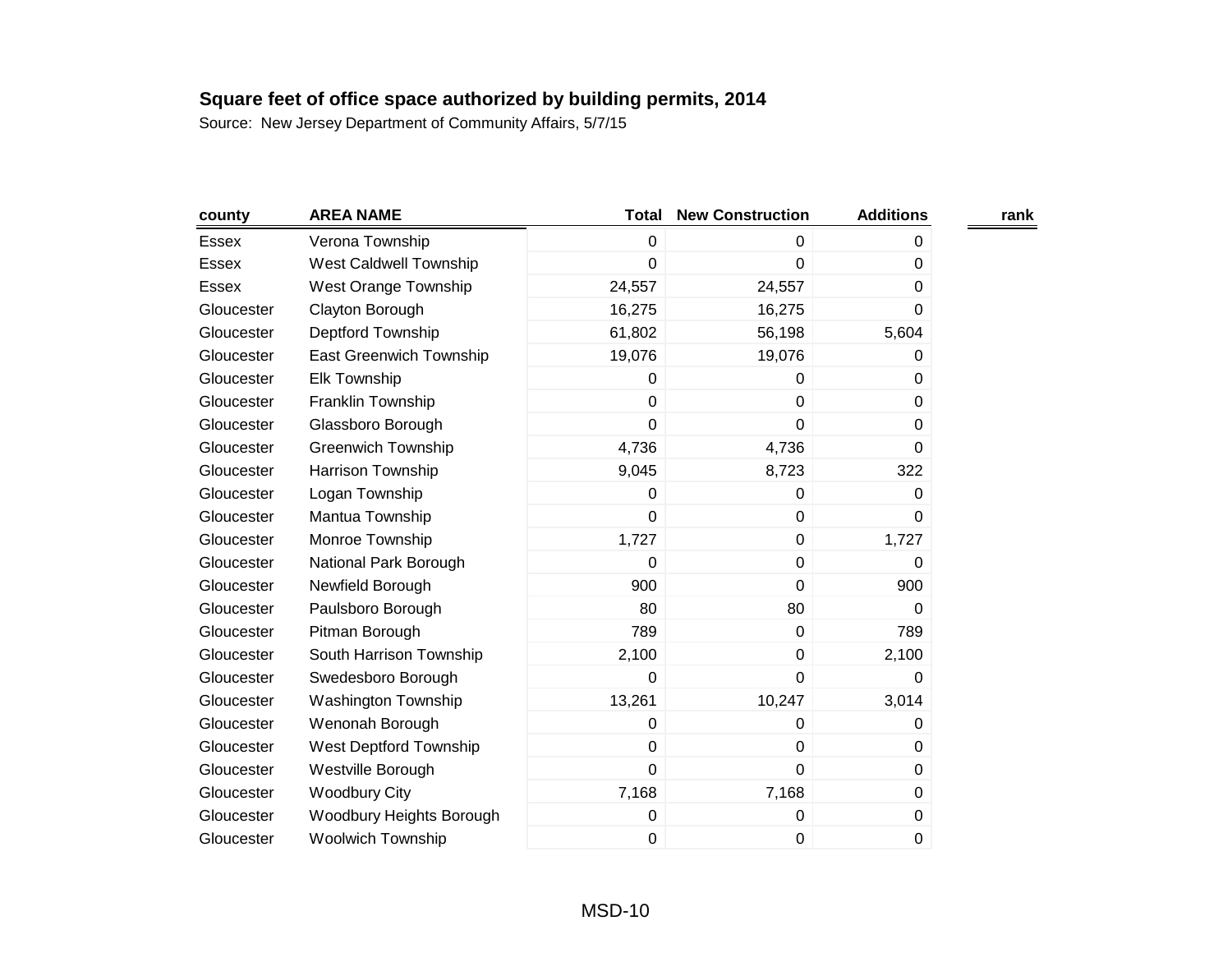| county    | <b>AREA NAME</b>          | <b>Total</b> | <b>New Construction</b> | <b>Additions</b> | rank |
|-----------|---------------------------|--------------|-------------------------|------------------|------|
| Hudson    | <b>Bayonne City</b>       | 3,272        | 3,272                   | 0                |      |
| Hudson    | East Newark Borough       | 0            | 0                       | 0                |      |
| Hudson    | <b>Guttenberg Town</b>    | 7,012        | 7,012                   | 0                |      |
| Hudson    | Harrison Town             | 0            | 0                       | 0                |      |
| Hudson    | Hoboken City              | 10,500       | 10,500                  | 0                |      |
| Hudson    | Jersey City               | 10,625       | $\Omega$                | 10,625           |      |
| Hudson    | Kearny Town               | 50,664       | 50,664                  | 0                |      |
| Hudson    | North Bergen Township     | 0            | 0                       | 0                |      |
| Hudson    | Secaucus Town             | 70,183       | 70,183                  | 0                |      |
| Hudson    | <b>Union City</b>         | 9,012        | 7,360                   | 1,652            |      |
| Hudson    | Weehawken Township        | 0            | $\mathbf 0$             | 0                |      |
| Hudson    | West New York Town        | 0            | 0                       | 0                |      |
| Hunterdon | Alexandria Township       | 3,500        | 3,500                   | 0                |      |
| Hunterdon | Bethlehem Township        | 1            | 1                       | 0                |      |
| Hunterdon | <b>Bloomsbury Borough</b> | 0            | $\pmb{0}$               | 0                |      |
| Hunterdon | Califon Borough           | 785          | $\pmb{0}$               | 785              |      |
| Hunterdon | <b>Clinton Town</b>       | 0            | $\mathbf 0$             | 0                |      |
| Hunterdon | Clinton Township          | 196          | 196                     | 0                |      |
| Hunterdon | Delaware Township         | 0            | $\pmb{0}$               | 0                |      |
| Hunterdon | East Amwell Township      | 0            | $\mathbf 0$             | 0                |      |
| Hunterdon | Flemington Borough        | 0            | $\pmb{0}$               | 0                |      |
| Hunterdon | Franklin Township         | 0            | $\pmb{0}$               | 0                |      |
| Hunterdon | Frenchtown Borough        | $\mathbf 1$  | 1                       | 0                |      |
| Hunterdon | Glen Gardner Borough      | 0            | $\pmb{0}$               | 0                |      |
| Hunterdon | Hampton Borough           | 0            | $\pmb{0}$               | 0                |      |
| Hunterdon | High Bridge Borough       | 0            | $\pmb{0}$               | 0                |      |
| Hunterdon | <b>Holland Township</b>   | 0            | $\pmb{0}$               | 0                |      |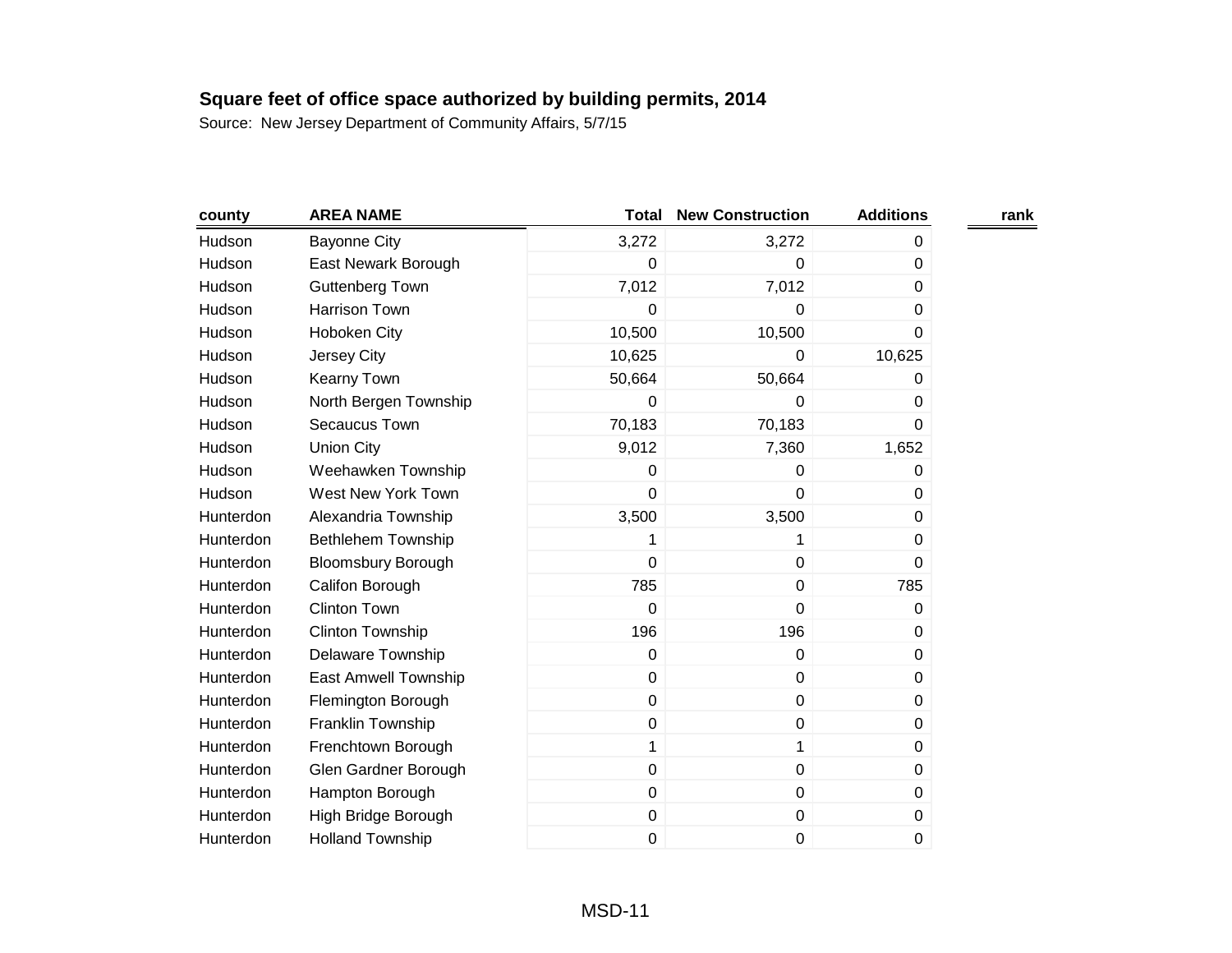| county    | <b>AREA NAME</b>              | <b>Total</b>         | <b>New Construction</b> | <b>Additions</b> | rank |
|-----------|-------------------------------|----------------------|-------------------------|------------------|------|
| Hunterdon | Kingwood Township             | 0                    | $\mathbf 0$             | 0                |      |
| Hunterdon | Lambertville City             | 0                    | 0                       | 0                |      |
| Hunterdon | Lebanon Borough               | 1                    | $\mathbf 0$             | 1                |      |
| Hunterdon | Lebanon Township              | 0                    | $\pmb{0}$               | 0                |      |
| Hunterdon | Milford Borough               | 0                    | $\mathbf 0$             | 0                |      |
| Hunterdon | Raritan Township              | 45,652               | 45,652                  | 0                |      |
| Hunterdon | Readington Township           | 4                    | 4                       | 0                |      |
| Hunterdon | Stockton Borough              | 0                    | $\mathbf 0$             | $\Omega$         |      |
| Hunterdon | Tewksbury Township            | 0                    | $\pmb{0}$               | 0                |      |
| Hunterdon | Union Township                | 0                    | $\pmb{0}$               | 0                |      |
| Hunterdon | <b>West Amwell Township</b>   | 0                    | 0                       | 0                |      |
| Mercer    | East Windsor Township         | $\mathbf 0$          | $\pmb{0}$               | 0                |      |
| Mercer    | Ewing Township                | 4,000                | $\mathbf 0$             | 4,000            |      |
| Mercer    | Hamilton Township             | 158,030              | 151,749                 | 6,281            |      |
| Mercer    | <b>Hightstown Borough</b>     | 0                    | 0                       | 0                |      |
| Mercer    | Hopewell Borough              | 0                    | $\pmb{0}$               | 0                |      |
| Mercer    | <b>Hopewell Township</b>      | $\overline{0}$       | $\mathbf 0$             | 0                |      |
| Mercer    | Lawrence Township             | 107,625              | 94,556                  | 13,069           |      |
| Mercer    | Pennington Borough            | 0                    | 0                       | 0                |      |
| Mercer    | Princeton Borough             | See Princeton (1114) |                         |                  |      |
| Mercer    | Princeton (Consolidated 1114) | 11,510               | $\pmb{0}$               | 11,510           |      |
| Mercer    | <b>Trenton City</b>           | 0                    | $\mathbf 0$             | 0                |      |
| Mercer    | Robbinsville Township         | 0                    | $\mathbf 0$             | 0                |      |
| Mercer    | West Windsor Township         | 235,038              | 234,078                 | 960              |      |
| Middlesex | Carteret Borough              | 162,351              | 162,351                 | 0                |      |
| Middlesex | Cranbury Township             | 0                    | 0                       | 0                |      |
| Middlesex | Dunellen Borough              | 0                    | 0                       | 0                |      |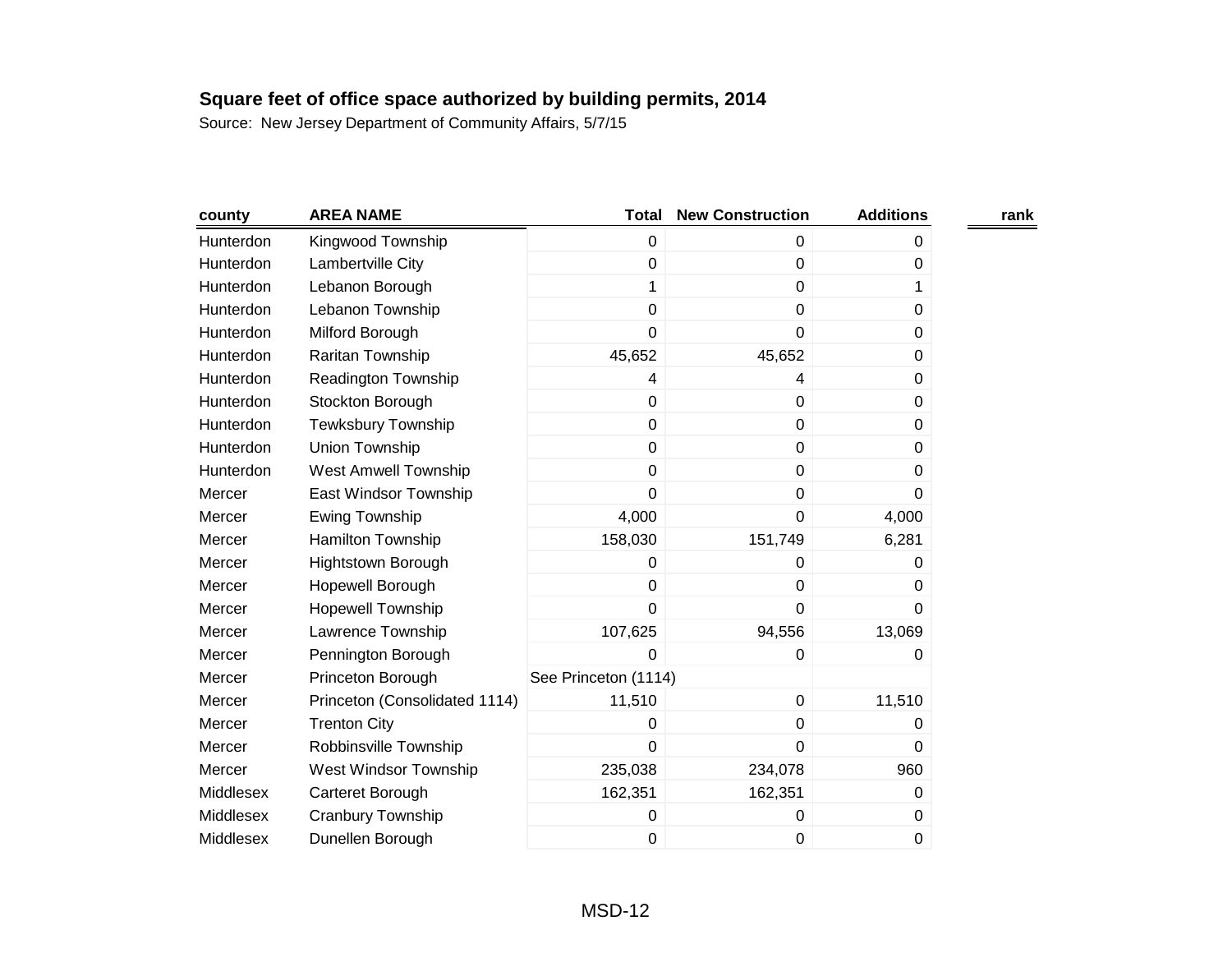| county    | <b>AREA NAME</b>             | <b>Total</b> | <b>New Construction</b> | <b>Additions</b> | rank |
|-----------|------------------------------|--------------|-------------------------|------------------|------|
| Middlesex | East Brunswick Township      | 3,253        | 3,253                   | 0                |      |
| Middlesex | <b>Edison Township</b>       | 4,550        | 4,550                   | 0                |      |
| Middlesex | Helmetta Borough             | 0            | 0                       | 0                |      |
| Middlesex | <b>Highland Park Borough</b> | $\mathbf 0$  | $\mathbf 0$             | 0                |      |
| Middlesex | Jamesburg Borough            | $\mathbf 0$  | $\mathbf 0$             | $\Omega$         |      |
| Middlesex | Old Bridge Township          | $\mathbf 0$  | 0                       | 0                |      |
| Middlesex | Metuchen Borough             | 1,237        | $\mathbf 0$             | 1,237            |      |
| Middlesex | Middlesex Borough            | 91,000       | 91,000                  | 0                |      |
| Middlesex | Milltown Borough             | 0            | 0                       | 0                |      |
| Middlesex | Monroe Township              | 12,544       | 12,544                  | 0                |      |
| Middlesex | New Brunswick City           | 495,507      | 495,507                 | $\Omega$         |      |
| Middlesex | North Brunswick Township     | 35,681       | 32,687                  | 2,994            |      |
| Middlesex | Perth Amboy City             | 2,520        | 2,520                   | 0                |      |
| Middlesex | Piscataway Township          | 121,499      | 121,499                 | $\Omega$         |      |
| Middlesex | Plainsboro Township          | 0            | 0                       | $\Omega$         |      |
| Middlesex | Sayreville Borough           | 14,685       | 14,685                  | 0                |      |
| Middlesex | South Amboy City             | 0            | $\mathbf 0$             | 0                |      |
| Middlesex | South Brunswick Township     | 274,946      | 216,376                 | 58,570           |      |
| Middlesex | South Plainfield Borough     | 31,994       | 18,634                  | 13,360           |      |
| Middlesex | South River Borough          | $\mathbf 0$  | 0                       | 0                |      |
| Middlesex | Spotswood Borough            | $\mathbf 0$  | $\mathbf 0$             | $\Omega$         |      |
| Middlesex | Woodbridge Township          | 8,632        | 6,175                   | 2,457            |      |
| Monmouth  | Allenhurst Borough           | 433          | 433                     | 0                |      |
| Monmouth  | Allentown Borough            | $\mathbf 0$  | 0                       | 0                |      |
| Monmouth  | <b>Asbury Park City</b>      | $\mathbf 0$  | 0                       | 0                |      |
| Monmouth  | Atlantic Highlands Borough   | 1,103        | 616                     | 487              |      |
| Monmouth  | Avon-by-the-Sea Borough      | 4,050        | 4,050                   | 0                |      |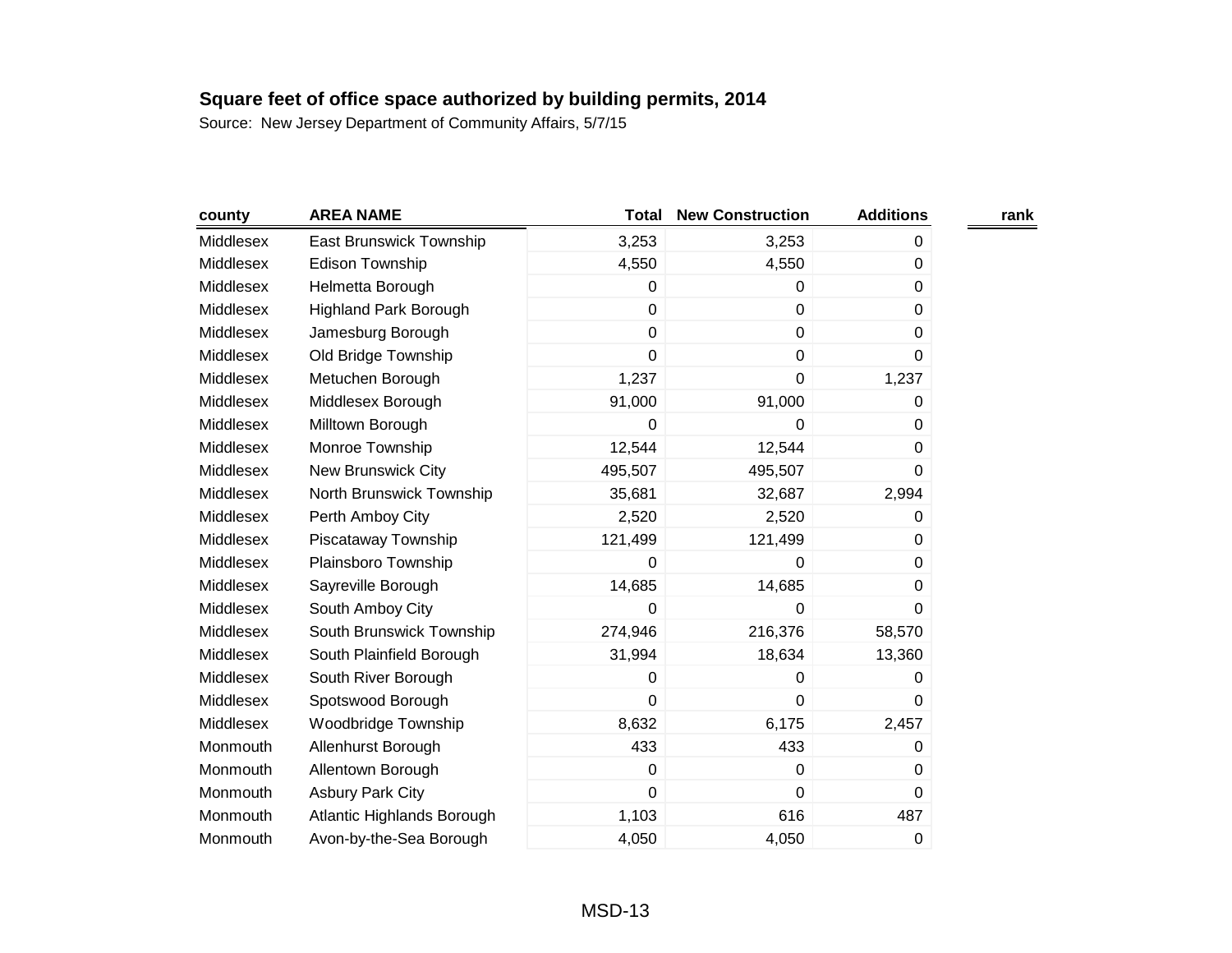| county   | <b>AREA NAME</b>             | <b>Total</b> | <b>New Construction</b> | <b>Additions</b> | rank |
|----------|------------------------------|--------------|-------------------------|------------------|------|
| Monmouth | Belmar Borough               | $\mathbf 0$  | 0                       | 0                |      |
| Monmouth | <b>Bradley Beach Borough</b> | $\mathbf 0$  | 0                       | 0                |      |
| Monmouth | <b>Brielle Borough</b>       | 1            | 1                       | 0                |      |
| Monmouth | <b>Colts Neck Township</b>   | $\mathbf 0$  | 0                       | 0                |      |
| Monmouth | Deal Borough                 | 3,515        | 3,515                   | 0                |      |
| Monmouth | Eatontown Borough            | 89,850       | 54,600                  | 35,250           |      |
| Monmouth | Englishtown Borough          | 0            | 0                       | 0                |      |
| Monmouth | Fair Haven Borough           | $\mathbf 0$  | 0                       | 0                |      |
| Monmouth | Farmingdale Borough          | $\pmb{0}$    | $\boldsymbol{0}$        | 0                |      |
| Monmouth | Freehold Borough             | $\mathbf 0$  | 0                       | 0                |      |
| Monmouth | Freehold Township            | $\mathbf 0$  | 0                       | 0                |      |
| Monmouth | Highlands Borough            | $\mathbf 0$  | 0                       | 0                |      |
| Monmouth | <b>Holmdel Township</b>      | 7,124        | 7,124                   | 0                |      |
| Monmouth | <b>Howell Township</b>       | 20,146       | 20,146                  | 0                |      |
| Monmouth | Interlaken Borough           | $\mathbf 0$  | 0                       | 0                |      |
| Monmouth | Keansburg Borough            | 19,200       | 19,200                  | 0                |      |
| Monmouth | Keyport Borough              | 7,295        | 5,520                   | 1,775            |      |
| Monmouth | Little Silver Borough        | $\mathbf 0$  | 0                       | 0                |      |
| Monmouth | Loch Arbour Village          | $\mathbf 0$  | $\boldsymbol{0}$        | 0                |      |
| Monmouth | Long Branch City             | 5,589        | $\mathbf 0$             | 5,589            |      |
| Monmouth | Manalapan Township           | 0            | 0                       | 0                |      |
| Monmouth | Manasquan Borough            | 4            | 4                       | 0                |      |
| Monmouth | Marlboro Township            | 20,034       | 13,169                  | 6,865            |      |
| Monmouth | Matawan Borough              | 0            | 0                       | 0                |      |
| Monmouth | Aberdeen Township            | $\mathbf 0$  | 0                       | 0                |      |
| Monmouth | Middletown Township          | 10,969       | 2,400                   | 8,569            |      |
| Monmouth | <b>Millstone Township</b>    | 20,262       | 19,700                  | 562              |      |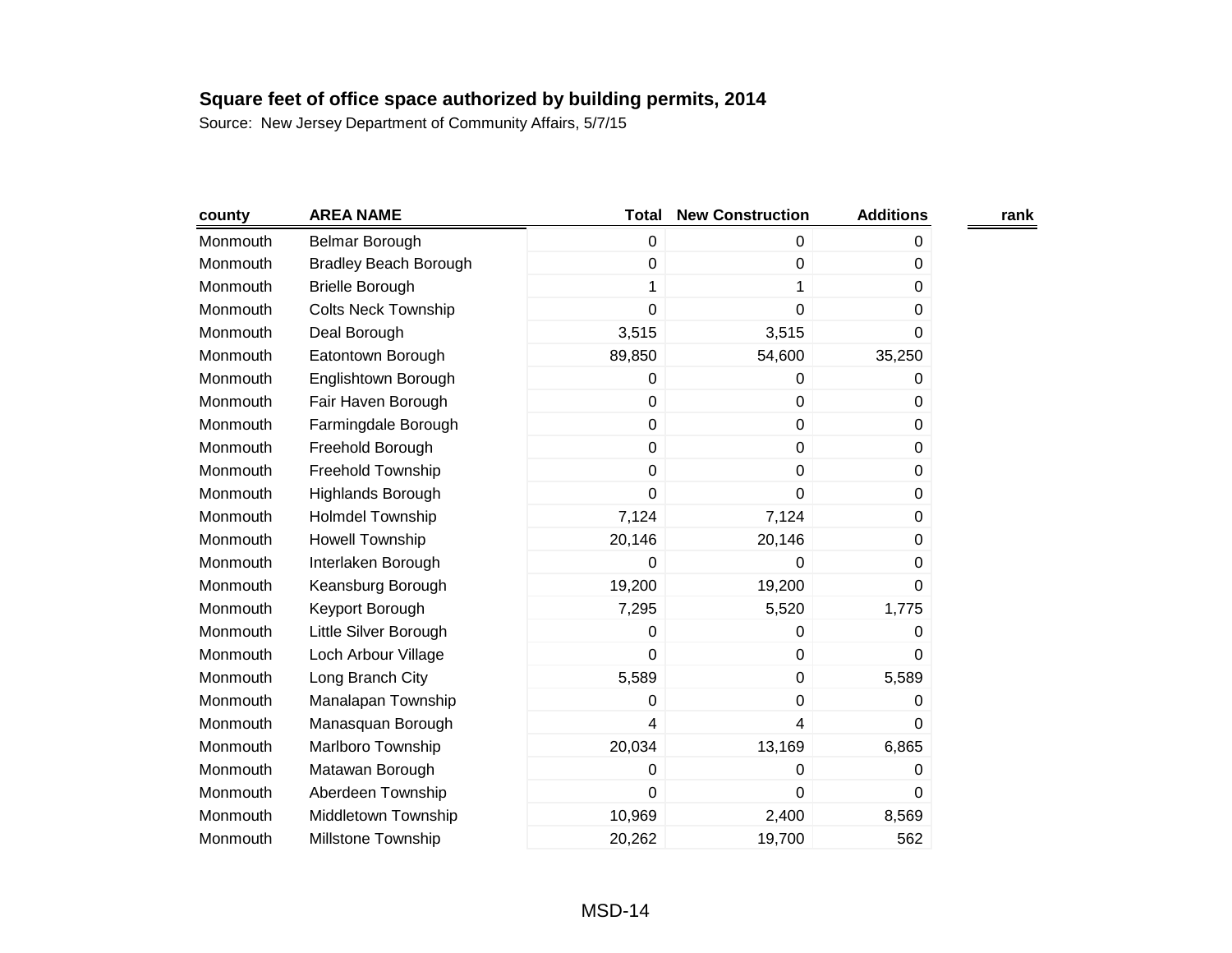| county        | <b>AREA NAME</b>               | <b>Total</b> | <b>New Construction</b> | <b>Additions</b> | rank |
|---------------|--------------------------------|--------------|-------------------------|------------------|------|
| Monmouth      | Monmouth Beach Borough         | $\mathbf 0$  | 0                       | 0                |      |
| Monmouth      | Neptune Township               | $\pmb{0}$    | 0                       | 0                |      |
| Monmouth      | Neptune City Borough           | $\mathbf 0$  | 0                       | 0                |      |
| Monmouth      | <b>Tinton Falls Borough</b>    | $\mathbf 0$  | 0                       | 0                |      |
| Monmouth      | Ocean Township                 | 28,816       | 28,816                  | 0                |      |
| Monmouth      | Oceanport Borough              | 0            | 0                       | 0                |      |
| Monmouth      | <b>Hazlet Township</b>         | 0            | 0                       | 0                |      |
| Monmouth      | Red Bank Borough               | 16,769       | 16,256                  | 513              |      |
| Monmouth      | Roosevelt Borough              | 0            | 0                       | 0                |      |
| Monmouth      | Rumson Borough                 | 358          | $\pmb{0}$               | 358              |      |
| Monmouth      | Sea Bright Borough             | $\mathbf 0$  | 0                       | 0                |      |
| Monmouth      | Sea Girt Borough               | $\mathbf 0$  | $\mathbf 0$             | 0                |      |
| Monmouth      | Shrewsbury Borough             | 4,500        | $\pmb{0}$               | 4,500            |      |
| Monmouth      | <b>Shrewsbury Township</b>     | $\mathbf 0$  | 0                       | 0                |      |
| Monmouth      | Lake Como Borough              | $\pmb{0}$    | $\pmb{0}$               | 0                |      |
| Monmouth      | Spring Lake Borough            | 0            | 0                       | 0                |      |
| Monmouth      | Spring Lake Heights Boro       | 2,002        | 2,002                   | 0                |      |
| Monmouth      | Union Beach Borough            | 0            | 0                       | 0                |      |
| Monmouth      | <b>Upper Freehold Township</b> | 20,461       | 20,461                  | 0                |      |
| Monmouth      | <b>Wall Township</b>           | $\mathbf 0$  | 0                       | 0                |      |
| Monmouth      | West Long Branch Borough       | $\mathbf 0$  | 0                       | 0                |      |
| <b>Morris</b> | <b>Boonton Town</b>            | $\mathbf 0$  | 0                       | 0                |      |
| <b>Morris</b> | <b>Boonton Township</b>        | $\mathbf 0$  | 0                       | 0                |      |
| <b>Morris</b> | <b>Butler Borough</b>          | 4,039        | 4,039                   | 0                |      |
| <b>Morris</b> | Chatham Borough                | 0            | 0                       | 0                |      |
| <b>Morris</b> | Chatham Township               | 2,030        | 1,750                   | 280              |      |
| <b>Morris</b> | Chester Borough                | 11,712       | 2,000                   | 9,712            |      |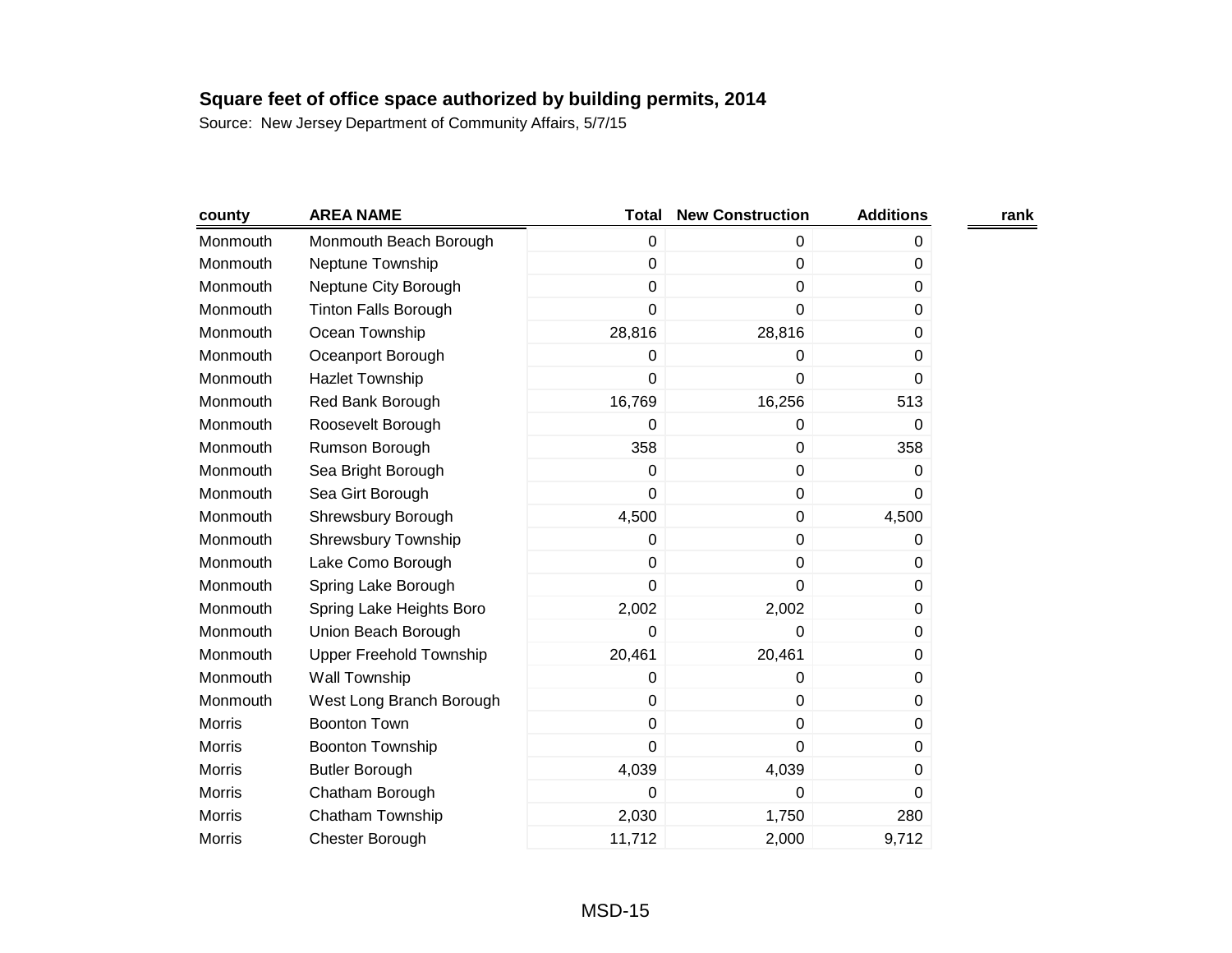|                           | <b>Total</b>   | <b>New Construction</b> | <b>Additions</b> | rank |
|---------------------------|----------------|-------------------------|------------------|------|
| <b>Chester Township</b>   | 3,596          | 3,596                   | 0                |      |
| Denville Township         | 0              | 0                       | 0                |      |
| Dover Town                | $\overline{0}$ | 0                       | 0                |      |
| East Hanover Township     | 543            | $\mathbf 0$             | 543              |      |
| Florham Park Borough      | 185,745        | 185,449                 | 296              |      |
| Hanover Township          | 32,648         | 31,220                  | 1,428            |      |
| <b>Harding Township</b>   | 0              | 0                       | 0                |      |
| Jefferson Township        | $\overline{0}$ | $\mathbf 0$             | $\Omega$         |      |
| Kinnelon Borough          | 6,768          | 6,768                   | 0                |      |
| Lincoln Park Borough      | 0              | 0                       | $\mathbf 0$      |      |
| Madison Borough           | 6,003          | 3,405                   | 2,598            |      |
| Mendham Borough           | 0              | 0                       | 0                |      |
| Mendham Township          | 0              | $\pmb{0}$               | 0                |      |
| Mine Hill Township        | $\overline{0}$ | $\mathbf 0$             | 0                |      |
| Montville Township        | 4,000          | 4,000                   | 0                |      |
| Morris Township           | 0              | 0                       | 0                |      |
| Morris Plains Borough     | $\overline{0}$ | $\mathbf 0$             | 0                |      |
| Morristown Town           | 14,600         | 14,600                  | 0                |      |
| Mountain Lakes Borough    | 0              | 0                       | 0                |      |
| Mount Arlington Borough   | 4,784          | 4,784                   | 0                |      |
| Mount Olive Township      | 1,267          | 1,267                   | 0                |      |
| Netcong Borough           | 0              | 0                       | 0                |      |
| Parsippany-Troy Hills Twp | 38,983         | 36,483                  | 2,500            |      |
| Long Hill Township        | 4,415          | 4,415                   | 0                |      |
| Pequannock Township       | 1,610          | 1,020                   | 590              |      |
| Randolph Township         | 0              | $\pmb{0}$               | 0                |      |
| Riverdale Borough         | 7,168          | $\pmb{0}$               | 7,168            |      |
|                           |                |                         |                  |      |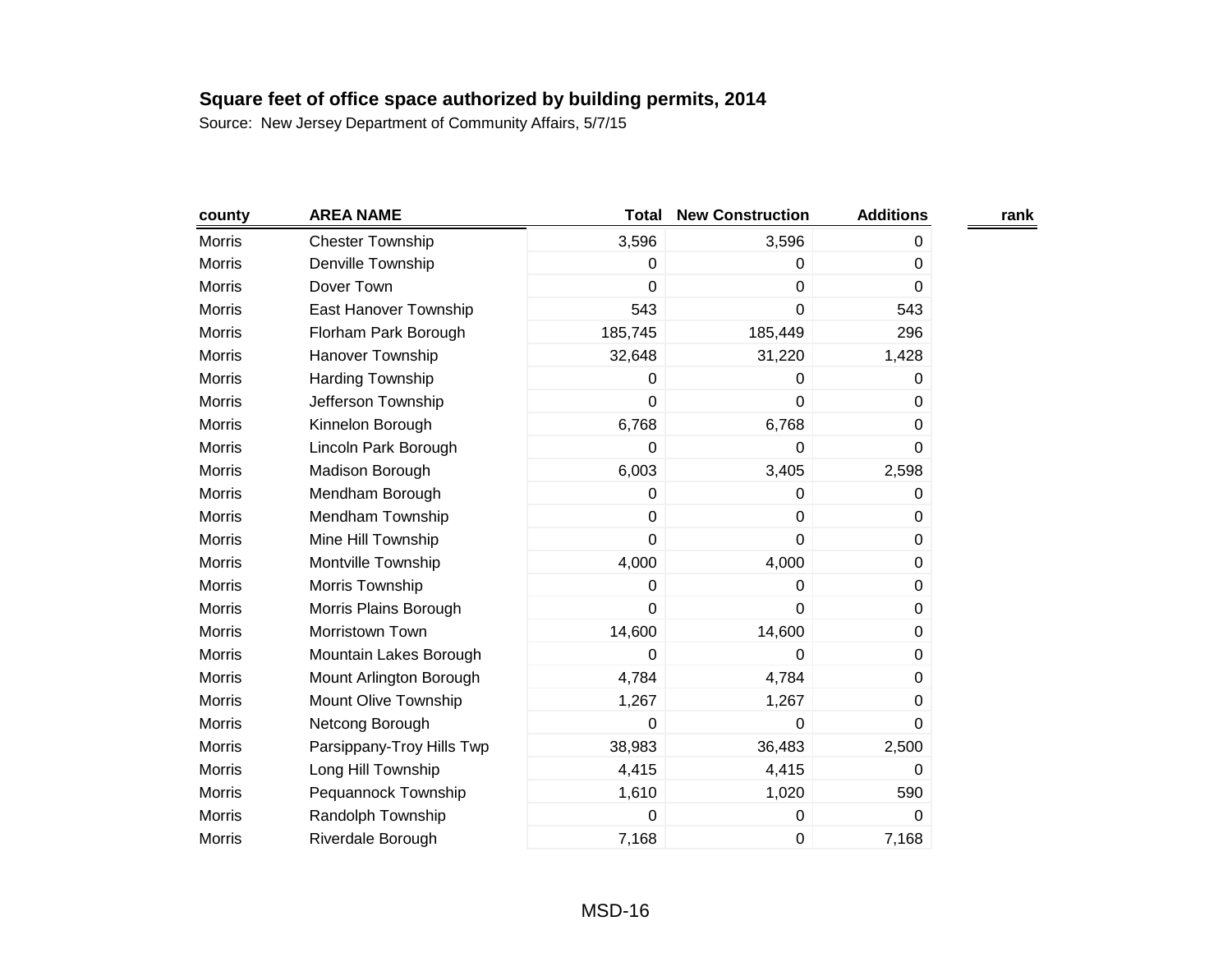| county        | <b>AREA NAME</b>           | <b>Total</b> | <b>New Construction</b> | <b>Additions</b> | rank |
|---------------|----------------------------|--------------|-------------------------|------------------|------|
| Morris        | Rockaway Borough           | 11,223       | 11,223                  | 0                |      |
| <b>Morris</b> | Rockaway Township          | $\mathbf 0$  | $\mathbf 0$             | 0                |      |
| <b>Morris</b> | Roxbury Township           | 4,007        | $\pmb{0}$               | 4,007            |      |
| Morris        | Victory Gardens Borough    | 0            | $\pmb{0}$               | 0                |      |
| <b>Morris</b> | <b>Washington Township</b> | $\mathbf 0$  | $\pmb{0}$               | 0                |      |
| <b>Morris</b> | Wharton Borough            | $\mathbf 0$  | $\boldsymbol{0}$        | 0                |      |
| Ocean         | Barnegat Light Borough     | $\mathbf 0$  | $\mathbf 0$             | 0                |      |
| Ocean         | Bay Head Borough           | 4,480        | 4,480                   | 0                |      |
| Ocean         | Beach Haven Borough        | 2,624        | 2,624                   | 0                |      |
| Ocean         | Beachwood Borough          |              | 0                       | 1                |      |
| Ocean         | <b>Berkeley Township</b>   | $\mathbf 0$  | $\mathbf 0$             | 0                |      |
| Ocean         | <b>Brick Township</b>      | 6,506        | 6,506                   | 0                |      |
| Ocean         | <b>Toms River Township</b> | 50,404       | 46,127                  | 4,277            |      |
| Ocean         | Eagleswood Township        | $\mathbf 0$  | $\mathbf 0$             | 0                |      |
| Ocean         | Harvey Cedars Borough      | $\mathbf 0$  | $\pmb{0}$               | 0                |      |
| Ocean         | Island Heights Borough     | 0            | 0                       | 0                |      |
| Ocean         | Jackson Township           | 13,301       | 13,001                  | 300              |      |
| Ocean         | Lacey Township             | 12,600       | 12,600                  | 0                |      |
| Ocean         | Lakehurst Borough          | 0            | 0                       | 0                |      |
| Ocean         | Lakewood Township          | 147,161      | 143,967                 | 3,194            |      |
| Ocean         | Lavallette Borough         | 14,791       | 12,461                  | 2,330            |      |
| Ocean         | Little Egg Harbor Township | 30,873       | 19,193                  | 11,680           |      |
| Ocean         | Long Beach Township        | 0            | 0                       | 0                |      |
| Ocean         | Manchester Township        | $\mathbf 0$  | $\mathbf 0$             | 0                |      |
| Ocean         | Mantoloking Borough        | 466          | 466                     | 0                |      |
| Ocean         | Ocean Township             | 0            | $\pmb{0}$               | 0                |      |
| Ocean         | Ocean Gate Borough         | $\mathbf 0$  | 0                       | 0                |      |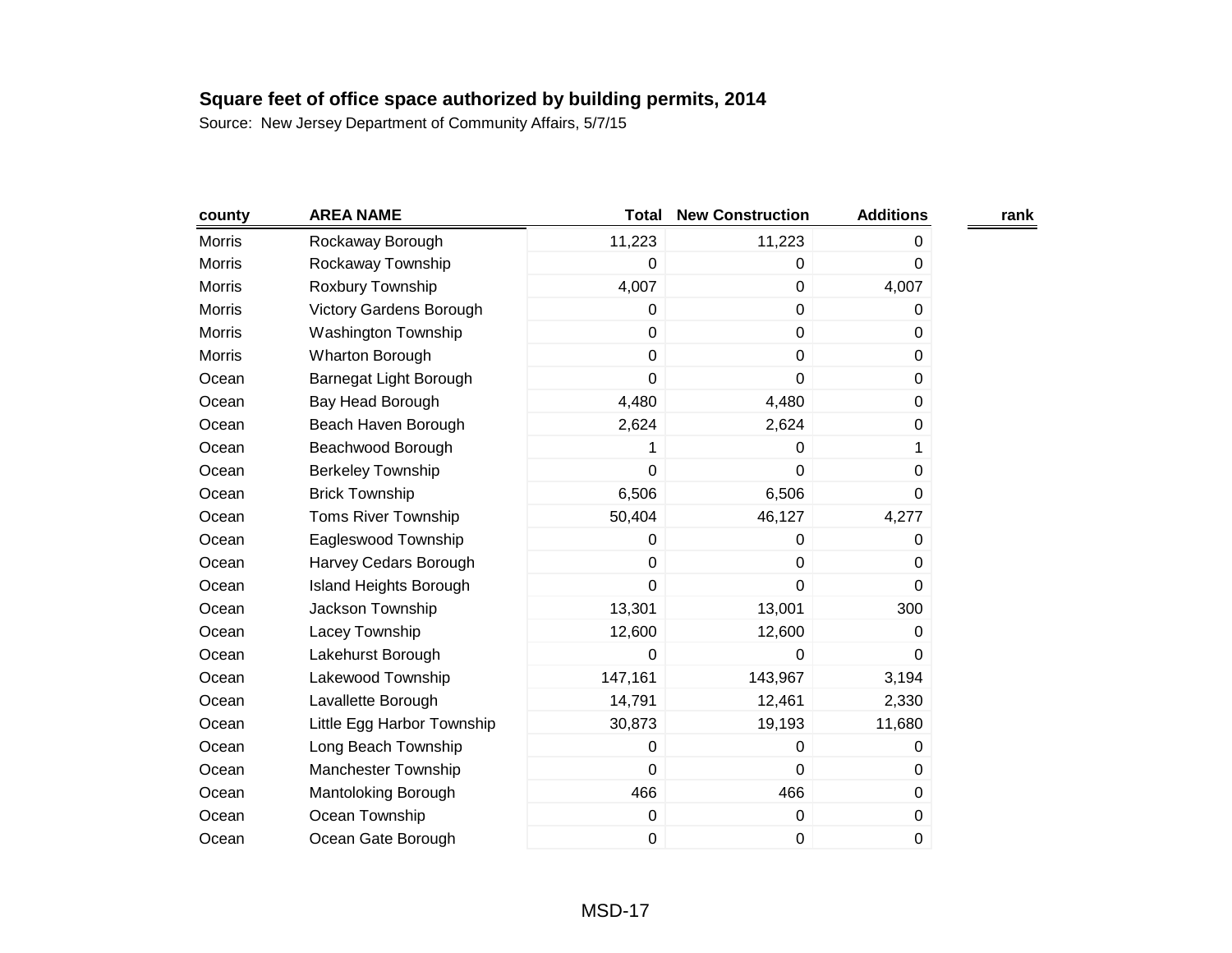| county  | <b>AREA NAME</b>             | <b>Total</b>   | <b>New Construction</b> | <b>Additions</b> | rank |
|---------|------------------------------|----------------|-------------------------|------------------|------|
| Ocean   | Pine Beach Borough           | $\mathbf 0$    | 0                       | 0                |      |
| Ocean   | <b>Plumsted Township</b>     | $\mathbf 0$    | $\mathbf 0$             | 0                |      |
| Ocean   | Point Pleasant Borough       | $\mathbf 0$    | $\pmb{0}$               | 0                |      |
| Ocean   | Point Pleasant Beach Boro    | $\mathbf 0$    | $\pmb{0}$               | 0                |      |
| Ocean   | Seaside Heights Borough      | $\mathbf 0$    | $\mathbf 0$             | $\Omega$         |      |
| Ocean   | Seaside Park Borough         | $\mathbf 0$    | $\mathbf 0$             | 0                |      |
| Ocean   | Ship Bottom Borough          | 1              | $\pmb{0}$               | 1                |      |
| Ocean   | South Toms River Borough     | $\mathbf 0$    | 0                       | 0                |      |
| Ocean   | <b>Stafford Township</b>     | 1,791          | $\pmb{0}$               | 1,791            |      |
| Ocean   | Surf City Borough            | $\mathbf 0$    | $\mathbf 0$             | 0                |      |
| Ocean   | <b>Tuckerton Borough</b>     | $\mathbf 0$    | $\mathbf 0$             | 0                |      |
| Ocean   | <b>Barnegat Township</b>     | $\mathbf 0$    | $\pmb{0}$               | $\Omega$         |      |
| Passaic | <b>Bloomingdale Borough</b>  | $\overline{0}$ | 0                       | $\Omega$         |      |
| Passaic | <b>Clifton City</b>          | 24,134         | 24,134                  | 0                |      |
| Passaic | Haledon Borough              | 0              | 0                       | 0                |      |
| Passaic | Hawthorne Borough            | $\mathbf 0$    | $\mathbf 0$             | 0                |      |
| Passaic | Little Falls Township        | 1              | $\mathbf 0$             | 1                |      |
| Passaic | North Haledon Borough        | $\mathbf 0$    | 0                       | 0                |      |
| Passaic | Passaic City                 | $\mathbf 0$    | 0                       | 0                |      |
| Passaic | Paterson City                | 80,414         | 78,000                  | 2,414            |      |
| Passaic | Pompton Lakes Borough        | $\mathbf 0$    | $\mathbf 0$             | 0                |      |
| Passaic | Prospect Park Borough        | $\mathbf 0$    | $\boldsymbol{0}$        | 0                |      |
| Passaic | Ringwood Borough             | $\mathbf 0$    | 0                       | 0                |      |
| Passaic | <b>Totowa Borough</b>        | 2,052          | 2,052                   | 0                |      |
| Passaic | Wanaque Borough              | 0              | 0                       | 0                |      |
| Passaic | Wayne Township               | 5,700          | 5,700                   | 0                |      |
| Passaic | <b>West Milford Township</b> | 0              | 0                       | 0                |      |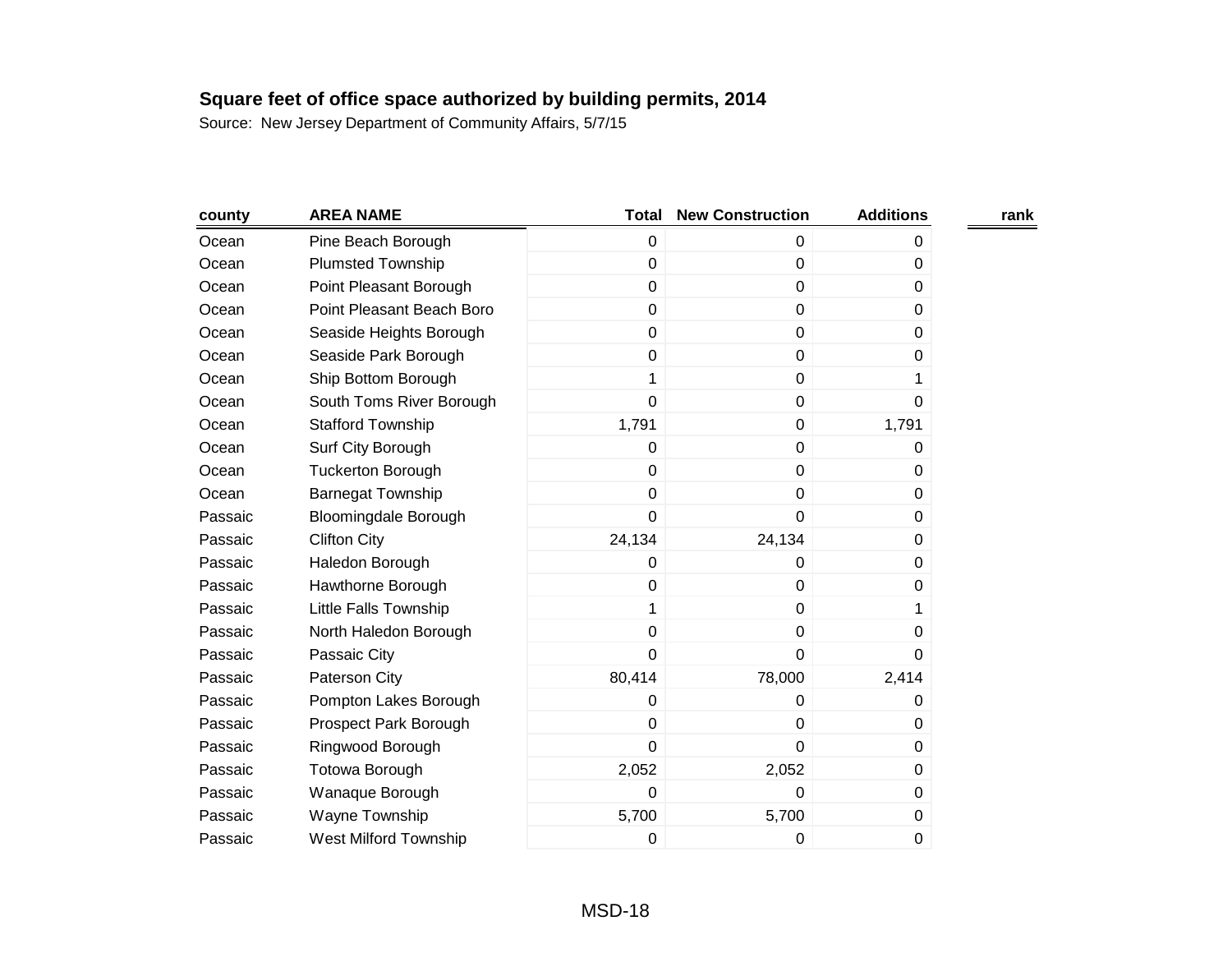| county   | <b>AREA NAME</b>              | <b>Total</b>   | <b>New Construction</b> | <b>Additions</b> | rank |
|----------|-------------------------------|----------------|-------------------------|------------------|------|
| Passaic  | Woodland Park Borough         | $\mathbf 0$    | $\mathbf 0$             | 0                |      |
| Salem    | Alloway Township              | 0              | $\boldsymbol{0}$        | 0                |      |
| Salem    | Elmer Borough                 | 0              | $\mathbf 0$             | 0                |      |
| Salem    | Elsinboro Township            | 0              | $\pmb{0}$               | $\mathbf 0$      |      |
| Salem    | Lower Alloways Creek Twp      | 0              | $\mathbf 0$             | $\Omega$         |      |
| Salem    | Mannington Township           | 2,459          | 2,459                   | 0                |      |
| Salem    | <b>Oldmans Township</b>       | 0              | $\boldsymbol{0}$        | 0                |      |
| Salem    | Penns Grove Borough           | 924            | $\mathbf 0$             | 924              |      |
| Salem    | Pennsville Township           | 4,500          | $\mathbf 0$             | 4,500            |      |
| Salem    | Pilesgrove Township           | 0              | $\mathbf 0$             | 0                |      |
| Salem    | Pittsgrove Township           | 15,600         | 15,600                  | 0                |      |
| Salem    | Quinton Township              | 1,264          | 0                       | 1,264            |      |
| Salem    | Salem City                    | 0              | $\mathbf 0$             | 0                |      |
| Salem    | <b>Carneys Point Township</b> | 0              | 0                       | 0                |      |
| Salem    | Upper Pittsgrove Township     | $\overline{0}$ | $\boldsymbol{0}$        | 0                |      |
| Salem    | Woodstown Borough             | $\mathbf 0$    | $\pmb{0}$               | 0                |      |
| Somerset | <b>Bedminster Township</b>    | 0              | $\mathbf 0$             | $\Omega$         |      |
| Somerset | <b>Bernards Township</b>      | 3,577          | $\mathbf 0$             | 3,577            |      |
| Somerset | Bernardsville Borough         | 3,462          | 3,462                   | 0                |      |
| Somerset | Bound Brook Borough           | 0              | $\boldsymbol{0}$        | 0                |      |
| Somerset | <b>Branchburg Township</b>    | 0              | $\boldsymbol{0}$        | $\Omega$         |      |
| Somerset | <b>Bridgewater Township</b>   | $\mathbf 0$    | $\boldsymbol{0}$        | 0                |      |
| Somerset | Far Hills Borough             | $\overline{0}$ | $\mathbf 0$             | $\Omega$         |      |
| Somerset | Franklin Township             | 189,881        | 21,881                  | 168,000          |      |
| Somerset | Green Brook Township          | 11,429         | 8,685                   | 2,744            |      |
| Somerset | Hillsborough Township         | 10,701         | $\boldsymbol{0}$        | 10,701           |      |
| Somerset | Manville Borough              | 5,600          | $\mathbf 0$             | 5,600            |      |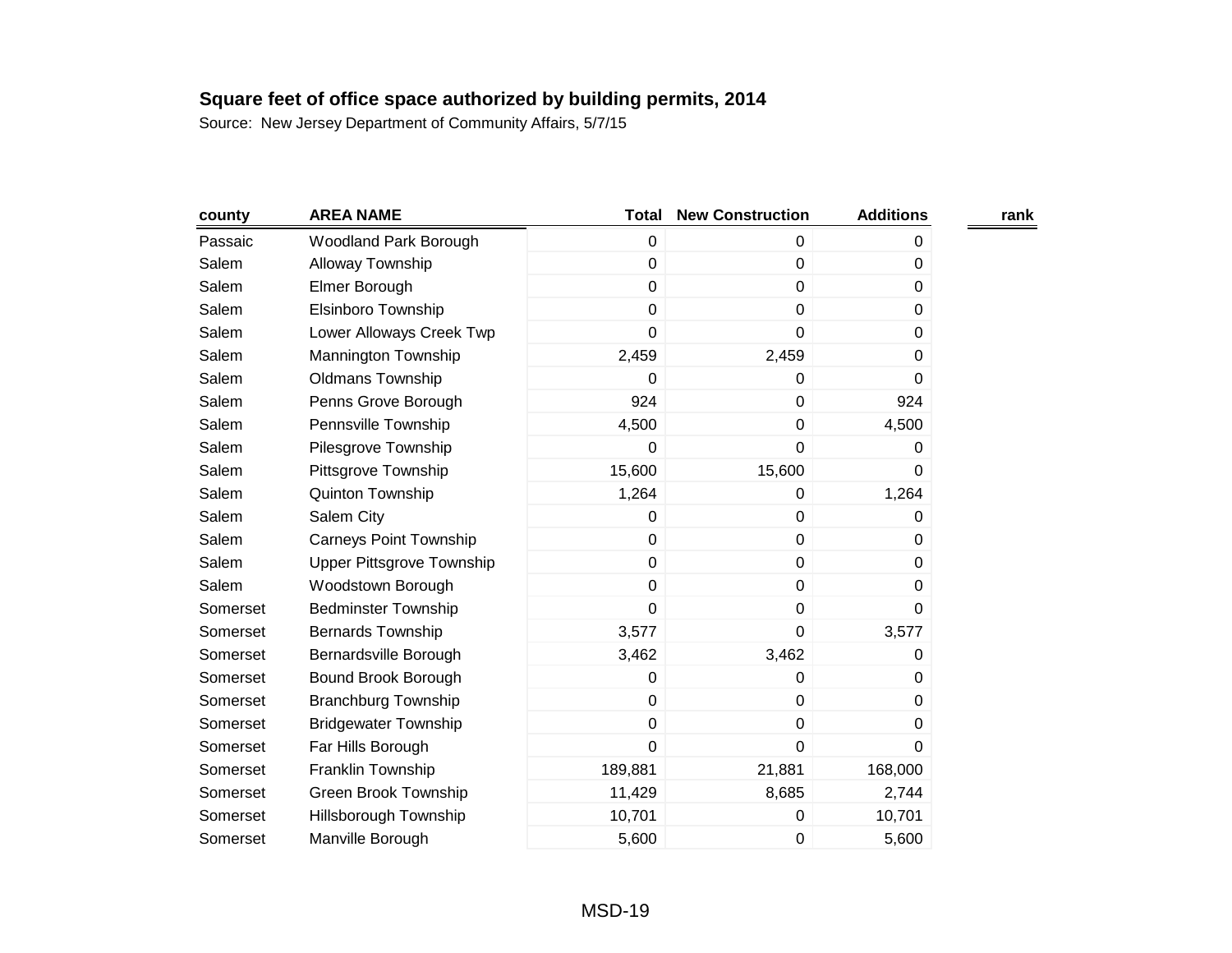| county        | <b>AREA NAME</b>             | <b>Total</b> | <b>New Construction</b> | <b>Additions</b> | rank |
|---------------|------------------------------|--------------|-------------------------|------------------|------|
| Somerset      | Millstone Borough            | $\mathbf 0$  | $\mathbf 0$             | $\boldsymbol{0}$ |      |
| Somerset      | Montgomery Township          | 3,544        | 2,500                   | 1,044            |      |
| Somerset      | North Plainfield Borough     | 0            | 0                       | 0                |      |
| Somerset      | Peapack and Gladstone Boroug | $\mathbf 0$  | $\mathbf 0$             | 0                |      |
| Somerset      | Raritan Borough              | $\mathbf 0$  | $\pmb{0}$               | 0                |      |
| Somerset      | Rocky Hill Borough           | $\mathbf 0$  | 0                       | 0                |      |
| Somerset      | Somerville Borough           | 42,400       | 42,400                  | $\boldsymbol{0}$ |      |
| Somerset      | South Bound Brook Boro       | 0            | 0                       | 0                |      |
| Somerset      | Warren Township              | 440          | 440                     | $\Omega$         |      |
| Somerset      | Watchung Borough             | 1,536        | 1,536                   | $\boldsymbol{0}$ |      |
| <b>Sussex</b> | Andover Borough              | 0            | $\mathbf 0$             | $\Omega$         |      |
| <b>Sussex</b> | Andover Township             | 118          | $\pmb{0}$               | 118              |      |
| <b>Sussex</b> | <b>Branchville Borough</b>   | $\mathbf 0$  | $\pmb{0}$               | $\mathbf 0$      |      |
| <b>Sussex</b> | Byram Township               | $\mathbf 0$  | $\pmb{0}$               | $\Omega$         |      |
| <b>Sussex</b> | Frankford Township           | $\pmb{0}$    | $\pmb{0}$               | 0                |      |
| <b>Sussex</b> | Franklin Borough             | $\pmb{0}$    | $\pmb{0}$               | 0                |      |
| <b>Sussex</b> | Fredon Township              | $\mathbf 0$  | $\pmb{0}$               | 0                |      |
| <b>Sussex</b> | <b>Green Township</b>        | $\mathbf 0$  | $\pmb{0}$               | 0                |      |
| <b>Sussex</b> | Hamburg Borough              | $\pmb{0}$    | $\pmb{0}$               | 0                |      |
| <b>Sussex</b> | Hampton Township             | $\mathbf 0$  | $\mathbf 0$             | 0                |      |
| Sussex        | Hardyston Township           | $\mathbf 0$  | $\pmb{0}$               | 0                |      |
| <b>Sussex</b> | <b>Hopatcong Borough</b>     | $\pmb{0}$    | $\pmb{0}$               | $\boldsymbol{0}$ |      |
| <b>Sussex</b> | Lafayette Township           | $\mathbf 0$  | $\mathbf 0$             | 0                |      |
| <b>Sussex</b> | Montague Township            | $\mathbf 0$  | $\pmb{0}$               | 0                |      |
| <b>Sussex</b> | Newton Town                  | 997          | 997                     | $\mathbf 0$      |      |
| <b>Sussex</b> | Ogdensburg Borough           | $\pmb{0}$    | 0                       | $\boldsymbol{0}$ |      |
| <b>Sussex</b> | Sandyston Township           | 0            | $\pmb{0}$               | $\mathbf 0$      |      |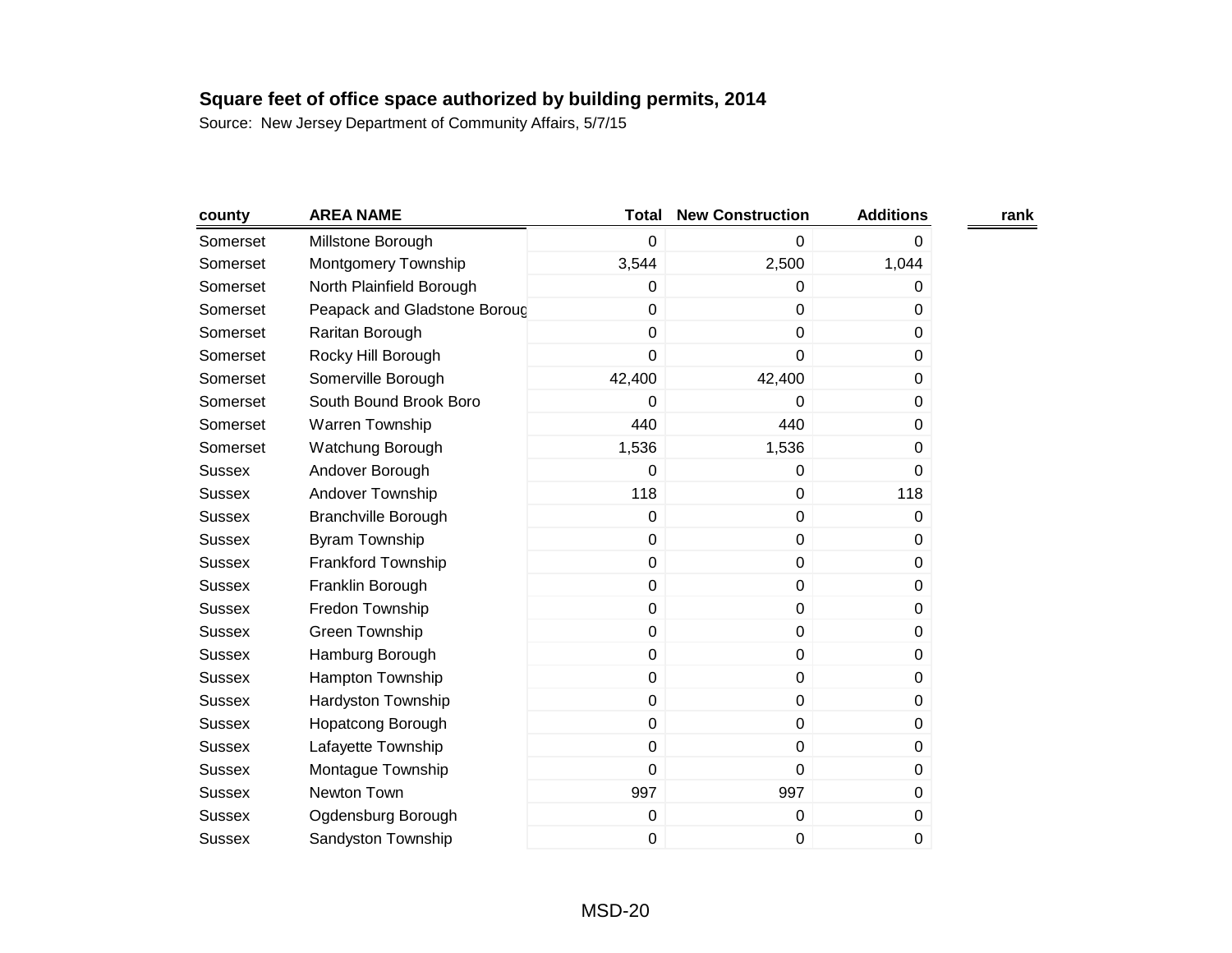| county        | <b>AREA NAME</b>                 | <b>Total</b>   | <b>New Construction</b> | <b>Additions</b> | rank |
|---------------|----------------------------------|----------------|-------------------------|------------------|------|
| <b>Sussex</b> | Sparta Township                  | 779            | 0                       | 779              |      |
| <b>Sussex</b> | Stanhope Borough                 | $\pmb{0}$      | 0                       | 0                |      |
| <b>Sussex</b> | <b>Stillwater Township</b>       | $\mathbf 0$    | 0                       | 0                |      |
| <b>Sussex</b> | Sussex Borough                   | $\overline{0}$ | $\mathbf 0$             | $\mathbf 0$      |      |
| <b>Sussex</b> | Vernon Township                  | 1,121          | 161                     | 960              |      |
| <b>Sussex</b> | <b>Walpack Township</b>          | 0              | 0                       | 0                |      |
| <b>Sussex</b> | <b>Wantage Township</b>          | $\mathbf 0$    | $\pmb{0}$               | 0                |      |
| Union         | <b>Berkeley Heights Township</b> | 3,989          | 3,547                   | 442              |      |
| Union         | <b>Clark Township</b>            | 56,261         | 51,958                  | 4,303            |      |
| Union         | Cranford Township                | 53,544         | 13,713                  | 39,831           |      |
| Union         | <b>Elizabeth City</b>            | 104,622        | 100,845                 | 3,777            |      |
| Union         | Fanwood Borough                  | 0              | 0                       | 0                |      |
| Union         | Garwood Borough                  | $\mathbf 0$    | 0                       | 0                |      |
| Union         | Hillside Township                | 11,985         | 11,985                  | 0                |      |
| Union         | Kenilworth Borough               | 1              | 0                       | 1                |      |
| Union         | <b>Linden City</b>               | 149,130        | 147,830                 | 1,300            |      |
| Union         | Mountainside Borough             | $\mathbf 0$    | 0                       | 0                |      |
| Union         | New Providence Borough           | 281            | $\pmb{0}$               | 281              |      |
| Union         | <b>Plainfield City</b>           | 22,763         | 22,763                  | 0                |      |
| Union         | Rahway City                      | 624            | 624                     | $\pmb{0}$        |      |
| Union         | Roselle Borough                  | $\pmb{0}$      | $\pmb{0}$               | 0                |      |
| Union         | Roselle Park Borough             | $\mathbf 0$    | $\pmb{0}$               | 0                |      |
| Union         | Scotch Plains Township           | $\pmb{0}$      | $\pmb{0}$               | 0                |      |
| Union         | Springfield Township             | $\mathbf 0$    | $\mathbf 0$             | 0                |      |
| Union         | <b>Summit City</b>               | 39,729         | 39,729                  | 0                |      |
| Union         | Union Township                   | 697            | 0                       | 697              |      |
| Union         | <b>Westfield Town</b>            | 3,631          | 0                       | 3,631            |      |